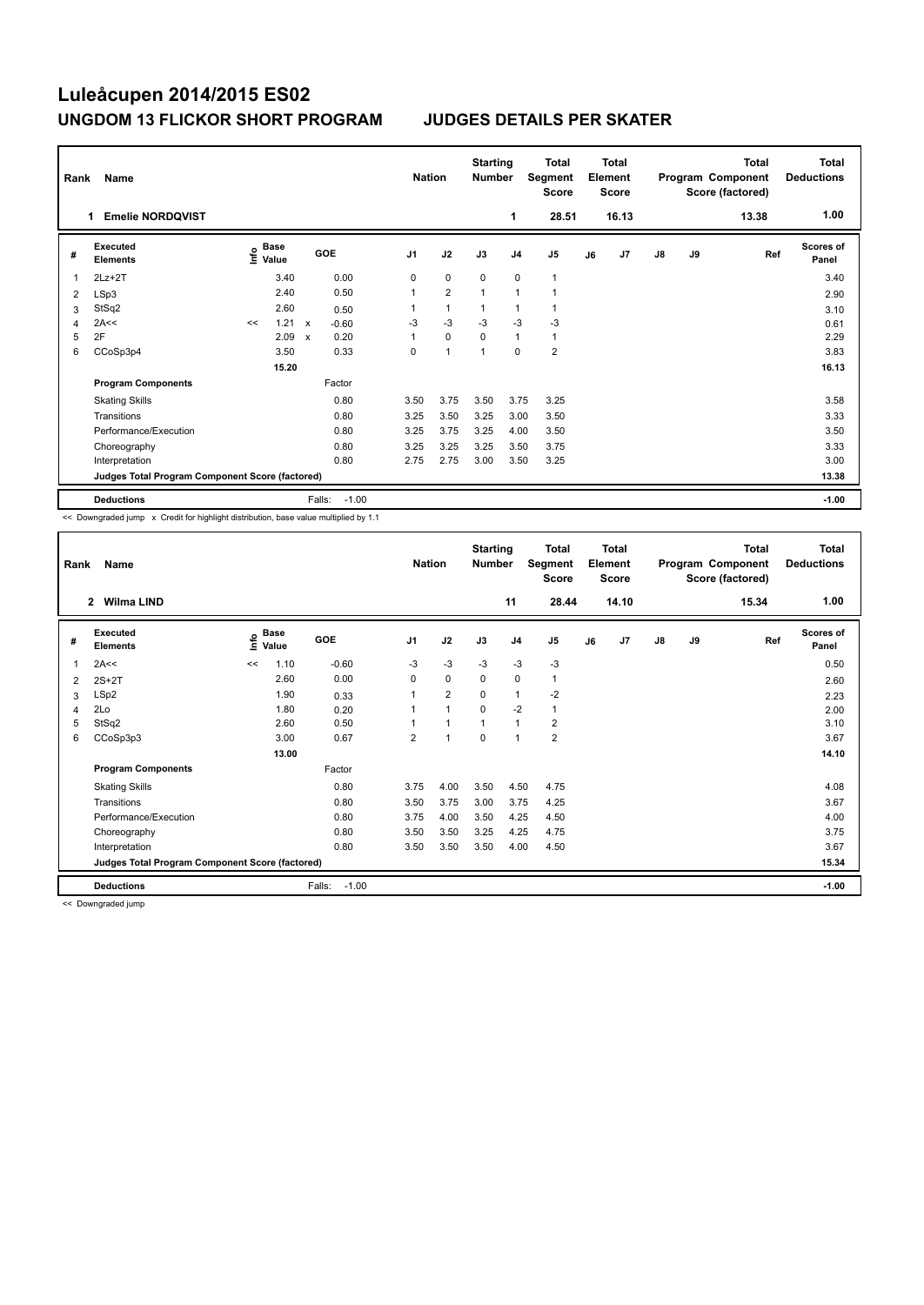| Rank | Name                                            |      |                      |              |         |                | <b>Nation</b> | <b>Starting</b><br><b>Number</b> |                | <b>Total</b><br><b>Segment</b><br><b>Score</b> |    | <b>Total</b><br>Element<br><b>Score</b> |               |    | <b>Total</b><br>Program Component<br>Score (factored) | <b>Total</b><br><b>Deductions</b> |
|------|-------------------------------------------------|------|----------------------|--------------|---------|----------------|---------------|----------------------------------|----------------|------------------------------------------------|----|-----------------------------------------|---------------|----|-------------------------------------------------------|-----------------------------------|
|      | <b>Elin LAGERWALL</b><br>3                      |      |                      |              |         |                |               |                                  | 13             | 28.30                                          |    | 14.04                                   |               |    | 14.26                                                 | 0.00                              |
| #    | Executed<br><b>Elements</b>                     | ١nfo | <b>Base</b><br>Value | <b>GOE</b>   |         | J <sub>1</sub> | J2            | J3                               | J <sub>4</sub> | J <sub>5</sub>                                 | J6 | J7                                      | $\mathsf{J}8$ | J9 | Ref                                                   | Scores of<br>Panel                |
|      | $2Lz+2T<$                                       |      | 3.00                 |              | $-0.90$ | $-3$           | $-3$          | $-3$                             | $-3$           | $-3$                                           |    |                                         |               |    |                                                       | 2.10                              |
| 2    | 2A<<                                            | <<   | 1.10                 |              | $-0.60$ | $-3$           | $-3$          | $-3$                             | $-3$           | $-3$                                           |    |                                         |               |    |                                                       | 0.50                              |
| 3    | CCoSp3p4                                        |      | 3.50                 |              | 0.33    | $\Omega$       | $\mathbf{1}$  | $\Omega$                         | 1              | 1                                              |    |                                         |               |    |                                                       | 3.83                              |
| Δ    | 2Lo                                             |      | 1.98                 | $\mathsf{x}$ | 0.30    |                | $\mathbf{1}$  | $\Omega$                         |                | 1                                              |    |                                         |               |    |                                                       | 2.28                              |
| 5    | StSq2                                           |      | 2.60                 |              | 0.33    |                | $\mathbf{1}$  | $\Omega$                         | 1              | 0                                              |    |                                         |               |    |                                                       | 2.93                              |
| 6    | LSp2                                            |      | 1.90                 |              | 0.50    | 1              | $\mathbf{1}$  | $\overline{1}$                   | -1             | $\overline{\mathbf{c}}$                        |    |                                         |               |    |                                                       | 2.40                              |
|      |                                                 |      | 14.08                |              |         |                |               |                                  |                |                                                |    |                                         |               |    |                                                       | 14.04                             |
|      | <b>Program Components</b>                       |      |                      |              | Factor  |                |               |                                  |                |                                                |    |                                         |               |    |                                                       |                                   |
|      | <b>Skating Skills</b>                           |      |                      |              | 0.80    | 3.75           | 3.50          | 2.75                             | 4.25           | 3.50                                           |    |                                         |               |    |                                                       | 3.58                              |
|      | Transitions                                     |      |                      |              | 0.80    | 3.75           | 3.50          | 2.50                             | 3.50           | 3.25                                           |    |                                         |               |    |                                                       | 3.42                              |
|      | Performance/Execution                           |      |                      |              | 0.80    | 3.50           | 4.00          | 3.00                             | 3.75           | 3.50                                           |    |                                         |               |    |                                                       | 3.58                              |
|      | Choreography                                    |      |                      |              | 0.80    | 3.50           | 3.75          | 2.50                             | 4.00           | 3.75                                           |    |                                         |               |    |                                                       | 3.67                              |
|      | Interpretation                                  |      |                      |              | 0.80    | 3.75           | 3.75          | 2.75                             | 3.50           | 3.50                                           |    |                                         |               |    |                                                       | 3.58                              |
|      | Judges Total Program Component Score (factored) |      |                      |              |         |                |               |                                  |                |                                                |    |                                         |               |    |                                                       | 14.26                             |
|      | <b>Deductions</b>                               |      |                      |              |         |                |               |                                  |                |                                                |    |                                         |               |    |                                                       | 0.00                              |

< Under-rotated jump << Downgraded jump x Credit for highlight distribution, base value multiplied by 1.1 ! Not clear edge

| Rank | Name                                            |         |                      |                         |                | <b>Nation</b> | <b>Starting</b><br><b>Number</b> |                | <b>Total</b><br>Segment<br><b>Score</b> |    | <b>Total</b><br>Element<br><b>Score</b> |               |           | <b>Total</b><br>Program Component<br>Score (factored) | <b>Total</b><br><b>Deductions</b> |
|------|-------------------------------------------------|---------|----------------------|-------------------------|----------------|---------------|----------------------------------|----------------|-----------------------------------------|----|-----------------------------------------|---------------|-----------|-------------------------------------------------------|-----------------------------------|
|      | 4 Selma IHR                                     |         |                      |                         |                |               |                                  | 19             | 28.15                                   |    | 13.75                                   |               |           | 14.40                                                 | 0.00                              |
| #    | Executed<br><b>Elements</b>                     | ١nfo    | <b>Base</b><br>Value | <b>GOE</b>              | J <sub>1</sub> | J2            | J3                               | J <sub>4</sub> | J <sub>5</sub>                          | J6 | J7                                      | $\mathsf{J}8$ | <b>J9</b> | Ref                                                   | <b>Scores of</b><br>Panel         |
|      | $2F+2T$                                         |         | 3.20                 | 0.20                    | 0              | $\mathbf{1}$  | $\mathbf 0$                      | $\mathbf{1}$   | 1                                       |    |                                         |               |           |                                                       | 3.40                              |
| 2    | 2A<                                             | $\prec$ | 2.30                 | $-1.50$                 | $-3$           | $-3$          | $-3$                             | $-3$           | $-3$                                    |    |                                         |               |           |                                                       | 0.80                              |
| 3    | CCoSp3p4                                        |         | 3.50                 | 0.00                    | 0              | $-2$          | 0                                | 0              |                                         |    |                                         |               |           |                                                       | 3.50                              |
| 4    | 2Lo                                             |         | 1.98                 | $\mathsf{x}$<br>$-0.60$ | $-2$           | $-3$          | $-2$                             | $-2$           | $-2$                                    |    |                                         |               |           |                                                       | 1.38                              |
| 5    | LSp2                                            |         | 1.90                 | 0.17                    |                | $\pmb{0}$     | $-1$                             | $\mathbf 0$    | $\mathbf{1}$                            |    |                                         |               |           |                                                       | 2.07                              |
| 6    | StSq2                                           |         | 2.60                 | 0.00                    | 0              | $-1$          | $-1$                             | $\mathbf{1}$   | 1                                       |    |                                         |               |           |                                                       | 2.60                              |
|      |                                                 |         | 15.48                |                         |                |               |                                  |                |                                         |    |                                         |               |           |                                                       | 13.75                             |
|      | <b>Program Components</b>                       |         |                      | Factor                  |                |               |                                  |                |                                         |    |                                         |               |           |                                                       |                                   |
|      | <b>Skating Skills</b>                           |         |                      | 0.80                    | 3.00           | 4.00          | 3.50                             | 4.25           | 4.25                                    |    |                                         |               |           |                                                       | 3.92                              |
|      | Transitions                                     |         |                      | 0.80                    | 2.75           | 4.00          | 3.00                             | 3.50           | 4.00                                    |    |                                         |               |           |                                                       | 3.50                              |
|      | Performance/Execution                           |         |                      | 0.80                    | 3.00           | 3.50          | 3.25                             | 4.00           | 4.25                                    |    |                                         |               |           |                                                       | 3.58                              |
|      | Choreography                                    |         |                      | 0.80                    | 3.00           | 3.25          | 3.25                             | 4.50           | 4.50                                    |    |                                         |               |           |                                                       | 3.67                              |
|      | Interpretation                                  |         |                      | 0.80                    | 3.00           | 2.75          | 3.00                             | 4.00           | 4.25                                    |    |                                         |               |           |                                                       | 3.33                              |
|      | Judges Total Program Component Score (factored) |         |                      |                         |                |               |                                  |                |                                         |    |                                         |               |           |                                                       | 14.40                             |
|      | <b>Deductions</b>                               |         |                      |                         |                |               |                                  |                |                                         |    |                                         |               |           |                                                       | 0.00                              |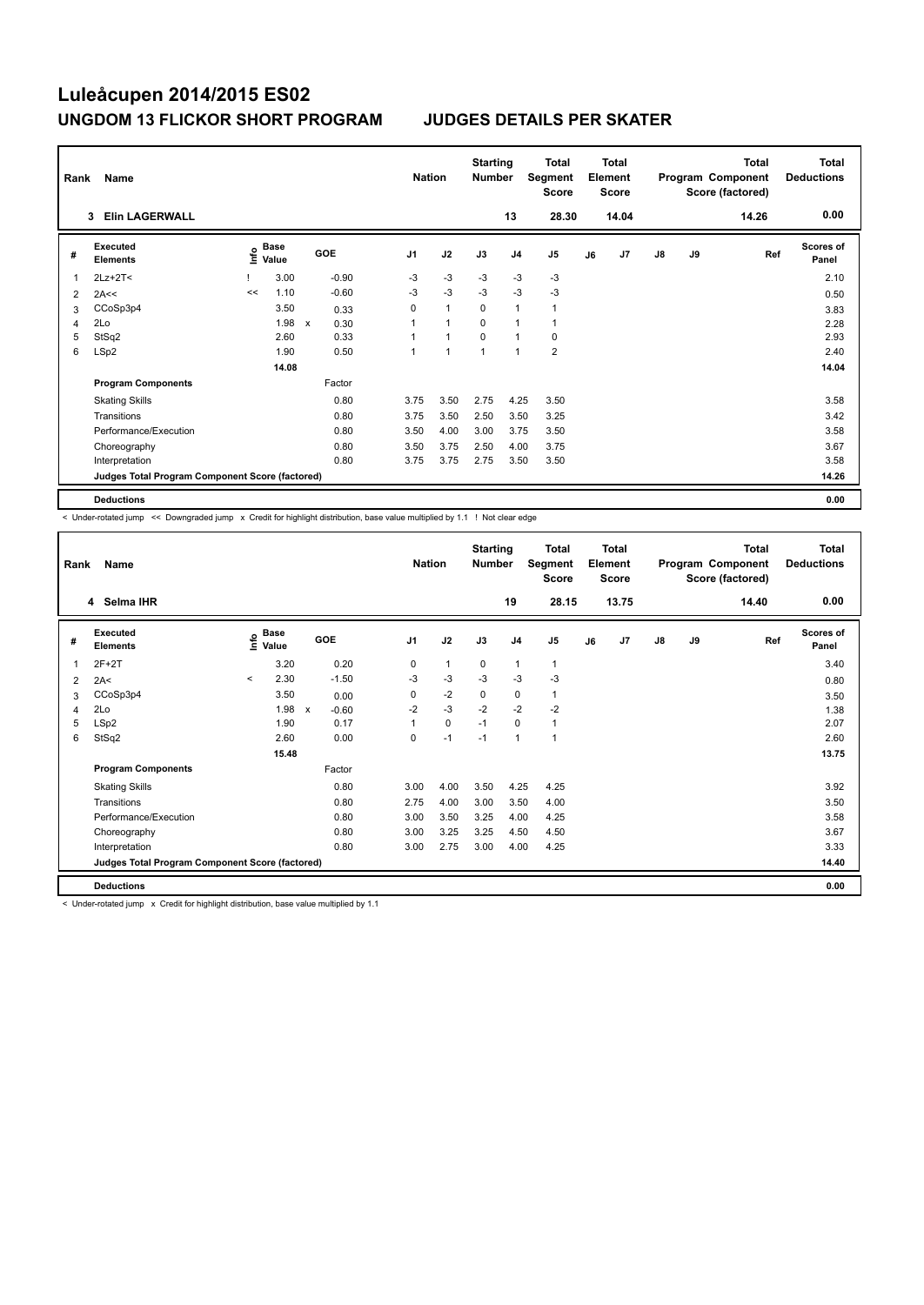| Rank | Name<br><b>Matilda LUNDIN</b><br>5              |      |               |                   | <b>Nation</b>  |                | <b>Starting</b><br><b>Number</b> | 23             | <b>Total</b><br>Segment<br><b>Score</b><br>27.89 |    | <b>Total</b><br>Element<br><b>Score</b><br>15.23 |    |           | <b>Total</b><br>Program Component<br>Score (factored)<br>13.66 | <b>Total</b><br><b>Deductions</b><br>1.00 |
|------|-------------------------------------------------|------|---------------|-------------------|----------------|----------------|----------------------------------|----------------|--------------------------------------------------|----|--------------------------------------------------|----|-----------|----------------------------------------------------------------|-------------------------------------------|
|      |                                                 |      |               |                   |                |                |                                  |                |                                                  |    |                                                  |    |           |                                                                |                                           |
| #    | Executed<br><b>Elements</b>                     | lnfo | Base<br>Value | <b>GOE</b>        | J <sub>1</sub> | J2             | J3                               | J <sub>4</sub> | J5                                               | J6 | J7                                               | J8 | <b>J9</b> | Ref                                                            | <b>Scores of</b><br>Panel                 |
| 1    | 2A<<                                            | <<   | 1.10          | $-0.60$           | $-3$           | $-3$           | $-3$                             | $-3$           | $-3$                                             |    |                                                  |    |           |                                                                | 0.50                                      |
| 2    | $2Lz+2T$                                        |      | 3.40          | 0.30              | 1              | $\mathbf{1}$   | $\mathbf 0$                      | $\overline{1}$ | $\mathbf{1}$                                     |    |                                                  |    |           |                                                                | 3.70                                      |
| 3    | CCoSp3p3                                        |      | 3.00          | 0.33              | 1              | $\Omega$       | $\Omega$                         | 1              |                                                  |    |                                                  |    |           |                                                                | 3.33                                      |
| 4    | 2F                                              |      | 1.90          | 0.30              | 1              | $\overline{1}$ | $\overline{1}$                   | 1              |                                                  |    |                                                  |    |           |                                                                | 2.20                                      |
| 5    | LSp2                                            |      | 1.90          | 0.50              | 1              | 1              | 1                                | $\mathbf 0$    | $\mathbf{1}$                                     |    |                                                  |    |           |                                                                | 2.40                                      |
| 6    | StSq2                                           |      | 2.60          | 0.50              | 1              | 1              | $\mathbf 0$                      | $\overline{1}$ | $\overline{2}$                                   |    |                                                  |    |           |                                                                | 3.10                                      |
|      |                                                 |      | 13.90         |                   |                |                |                                  |                |                                                  |    |                                                  |    |           |                                                                | 15.23                                     |
|      | <b>Program Components</b>                       |      |               | Factor            |                |                |                                  |                |                                                  |    |                                                  |    |           |                                                                |                                           |
|      | <b>Skating Skills</b>                           |      |               | 0.80              | 3.25           | 3.25           | 3.25                             | 4.25           | 4.00                                             |    |                                                  |    |           |                                                                | 3.50                                      |
|      | Transitions                                     |      |               | 0.80              | 3.00           | 2.75           | 2.75                             | 4.00           | 4.25                                             |    |                                                  |    |           |                                                                | 3.25                                      |
|      | Performance/Execution                           |      |               | 0.80              | 3.25           | 3.25           | 3.00                             | 4.50           | 4.25                                             |    |                                                  |    |           |                                                                | 3.58                                      |
|      | Choreography                                    |      |               | 0.80              | 3.25           | 2.75           | 3.00                             | 4.25           | 4.50                                             |    |                                                  |    |           |                                                                | 3.50                                      |
|      | Interpretation                                  |      |               | 0.80              | 3.00           | 2.50           | 2.75                             | 4.00           | 4.00                                             |    |                                                  |    |           |                                                                | 3.25                                      |
|      | Judges Total Program Component Score (factored) |      |               |                   |                |                |                                  |                |                                                  |    |                                                  |    |           |                                                                | 13.66                                     |
|      | <b>Deductions</b>                               |      |               | $-1.00$<br>Falls: |                |                |                                  |                |                                                  |    |                                                  |    |           |                                                                | $-1.00$                                   |

<< Downgraded jump

| Rank | Name                                            |      |                      |                         |                | <b>Nation</b> | <b>Starting</b><br><b>Number</b> |                | <b>Total</b><br>Segment<br>Score |    | <b>Total</b><br>Element<br><b>Score</b> |    |    | <b>Total</b><br>Program Component<br>Score (factored) | <b>Total</b><br><b>Deductions</b> |
|------|-------------------------------------------------|------|----------------------|-------------------------|----------------|---------------|----------------------------------|----------------|----------------------------------|----|-----------------------------------------|----|----|-------------------------------------------------------|-----------------------------------|
|      | 6 Anja LINDQVIST                                |      |                      |                         |                |               |                                  | 16             | 26.79                            |    | 13.41                                   |    |    | 13.38                                                 | 0.00                              |
| #    | Executed<br><b>Elements</b>                     | ١nfo | <b>Base</b><br>Value | <b>GOE</b>              | J <sub>1</sub> | J2            | J3                               | J <sub>4</sub> | J5                               | J6 | J7                                      | J8 | J9 | Ref                                                   | Scores of<br>Panel                |
| 1    | 2A<<                                            | <<   | 1.10                 | $-0.60$                 | $-2$           | $-3$          | $-3$                             | $-3$           | $-3$                             |    |                                         |    |    |                                                       | 0.50                              |
| 2    | $2F+2T$                                         |      | 3.20                 | 0.10                    | 0              | $\mathbf{1}$  | 0                                | 0              | 1                                |    |                                         |    |    |                                                       | 3.30                              |
| 3    | LSp1                                            |      | 1.50                 | $-0.20$                 | $-1$           | 0             | $-1$                             | 0              | $-1$                             |    |                                         |    |    |                                                       | 1.30                              |
| 4    | StSq2                                           |      | 2.60                 | 0.33                    |                | $\mathbf 0$   | $\mathbf{1}$                     | $\mathbf 0$    | 1                                |    |                                         |    |    |                                                       | 2.93                              |
| 5    | 2Lz                                             |      | 2.31                 | $-0.50$<br>$\mathsf{x}$ | $-1$           | $-2$          | $-2$                             | $-2$           | $-1$                             |    |                                         |    |    |                                                       | 1.81                              |
| 6    | CCoSp3p4                                        |      | 3.50                 | 0.07                    | 1              | $\mathbf{1}$  | $-1$                             | $-1$           | 0                                |    |                                         |    |    |                                                       | 3.57                              |
|      |                                                 |      | 14.21                |                         |                |               |                                  |                |                                  |    |                                         |    |    |                                                       | 13.41                             |
|      | <b>Program Components</b>                       |      |                      | Factor                  |                |               |                                  |                |                                  |    |                                         |    |    |                                                       |                                   |
|      | <b>Skating Skills</b>                           |      |                      | 0.80                    | 3.50           | 3.50          | 3.00                             | 4.00           | 3.00                             |    |                                         |    |    |                                                       | 3.33                              |
|      | Transitions                                     |      |                      | 0.80                    | 3.50           | 3.25          | 2.75                             | 3.25           | 3.25                             |    |                                         |    |    |                                                       | 3.25                              |
|      | Performance/Execution                           |      |                      | 0.80                    | 3.50           | 3.50          | 3.25                             | 3.75           | 3.50                             |    |                                         |    |    |                                                       | 3.50                              |
|      | Choreography                                    |      |                      | 0.80                    | 3.25           | 3.25          | 2.50                             | 3.75           | 3.50                             |    |                                         |    |    |                                                       | 3.33                              |
|      | Interpretation                                  |      |                      | 0.80                    | 3.25           | 3.50          | 3.00                             | 3.75           | 3.25                             |    |                                         |    |    |                                                       | 3.33                              |
|      | Judges Total Program Component Score (factored) |      |                      |                         |                |               |                                  |                |                                  |    |                                         |    |    |                                                       | 13.38                             |
|      | <b>Deductions</b>                               |      |                      |                         |                |               |                                  |                |                                  |    |                                         |    |    |                                                       | 0.00                              |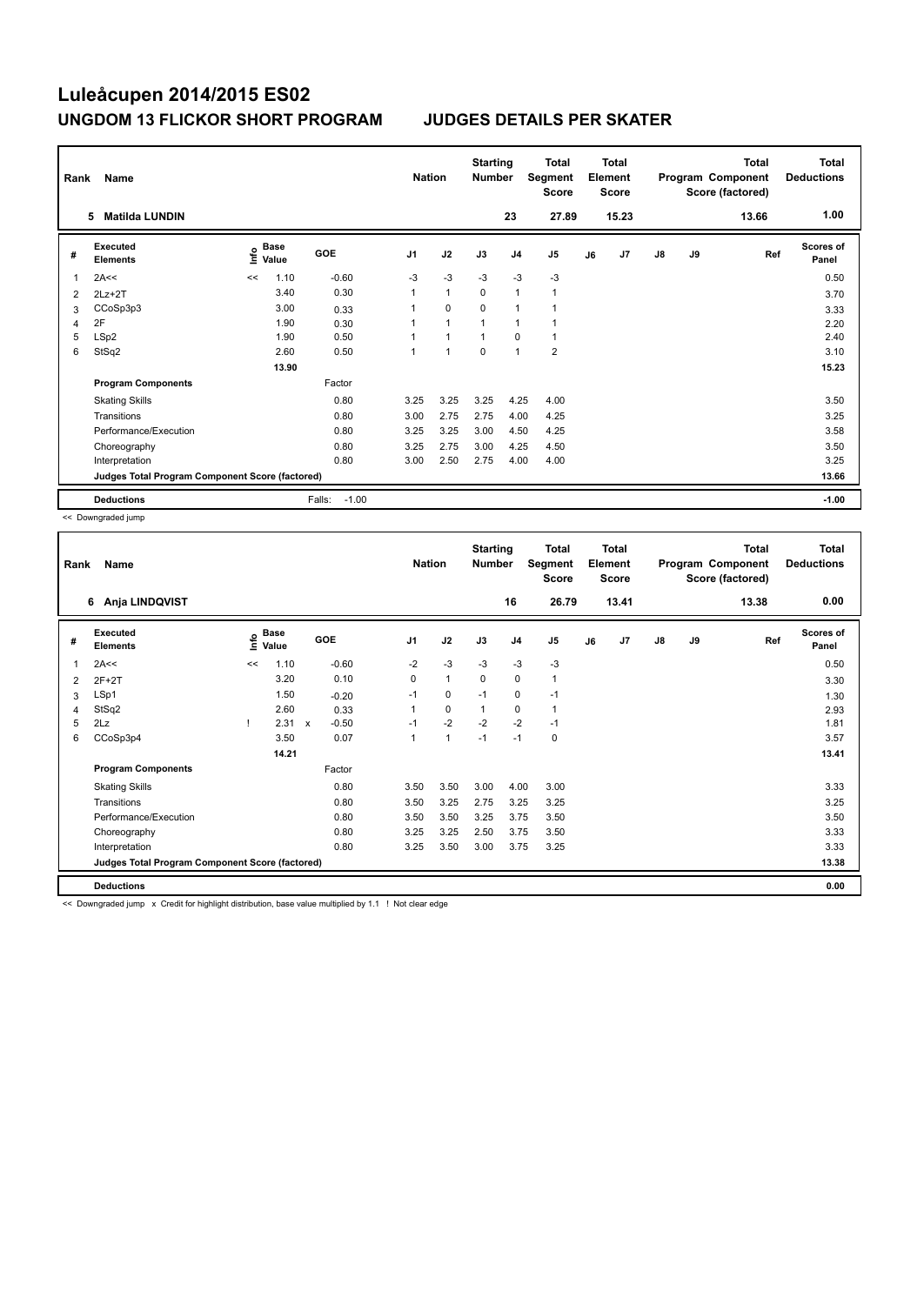| Rank | Name                                            |         |               |             |         | <b>Nation</b>  |                | <b>Starting</b><br><b>Number</b> |                | Total<br>Segment<br><b>Score</b> |    | <b>Total</b><br>Element<br><b>Score</b> |               |    | <b>Total</b><br>Program Component<br>Score (factored) | <b>Total</b><br><b>Deductions</b> |
|------|-------------------------------------------------|---------|---------------|-------------|---------|----------------|----------------|----------------------------------|----------------|----------------------------------|----|-----------------------------------------|---------------|----|-------------------------------------------------------|-----------------------------------|
|      | 7 Vilma STRÅGEFORS                              |         |               |             |         |                |                |                                  | 27             | 26.64                            |    | 11.32                                   |               |    | 15.32                                                 | 0.00                              |
| #    | Executed<br><b>Elements</b>                     | ١nf٥    | Base<br>Value |             | GOE     | J <sub>1</sub> | J2             | J3                               | J <sub>4</sub> | J <sub>5</sub>                   | J6 | J7                                      | $\mathsf{J}8$ | J9 | Ref                                                   | Scores of<br>Panel                |
| 1    | $2Lz+2T$                                        |         | 3.40          |             | 0.50    | 1              | $\overline{2}$ | $\overline{1}$                   | $\overline{2}$ | $\overline{\mathbf{c}}$          |    |                                         |               |    |                                                       | 3.90                              |
| 2    | 2A<                                             | $\prec$ | 2.30          |             | $-1.50$ | -3             | $-3$           | $-3$                             | $-3$           | $-3$                             |    |                                         |               |    |                                                       | 0.80                              |
| 3    | LSp2                                            |         | 1.90          |             | $-0.10$ | 0              | $\mathbf 0$    | $-2$                             | $\pmb{0}$      | $-1$                             |    |                                         |               |    |                                                       | 1.80                              |
| 4    | 2F                                              |         | 2.09          | $\mathbf x$ | 0.30    | 1              | $\overline{2}$ | $\Omega$                         | $\mathbf{1}$   | $\mathbf{1}$                     |    |                                         |               |    |                                                       | 2.39                              |
| 5    | CCoSp                                           |         | 0.00          |             | 0.00    |                |                |                                  |                |                                  |    |                                         |               |    |                                                       | 0.00                              |
| 6    | StSq2                                           |         | 2.60          |             | $-0.17$ | 0              | 0              | $-1$                             | 0              | $-1$                             |    |                                         |               |    |                                                       | 2.43                              |
|      |                                                 |         | 12.29         |             |         |                |                |                                  |                |                                  |    |                                         |               |    |                                                       | 11.32                             |
|      | <b>Program Components</b>                       |         |               |             | Factor  |                |                |                                  |                |                                  |    |                                         |               |    |                                                       |                                   |
|      | <b>Skating Skills</b>                           |         |               |             | 0.80    | 3.50           | 4.25           | 3.25                             | 4.50           | 4.50                             |    |                                         |               |    |                                                       | 4.08                              |
|      | Transitions                                     |         |               |             | 0.80    | 3.25           | 4.25           | 3.25                             | 4.00           | 4.00                             |    |                                         |               |    |                                                       | 3.75                              |
|      | Performance/Execution                           |         |               |             | 0.80    | 3.50           | 4.00           | 3.25                             | 4.00           | 4.50                             |    |                                         |               |    |                                                       | 3.83                              |
|      | Choreography                                    |         |               |             | 0.80    | 3.50           | 3.75           | 3.00                             | 4.75           | 4.25                             |    |                                         |               |    |                                                       | 3.83                              |
|      | Interpretation                                  |         |               |             | 0.80    | 3.25           | 3.75           | 3.25                             | 4.50           | 4.00                             |    |                                         |               |    |                                                       | 3.67                              |
|      | Judges Total Program Component Score (factored) |         |               |             |         |                |                |                                  |                |                                  |    |                                         |               |    |                                                       | 15.32                             |
|      | <b>Deductions</b>                               |         |               |             |         |                |                |                                  |                |                                  |    |                                         |               |    |                                                       | 0.00                              |

< Under-rotated jump x Credit for highlight distribution, base value multiplied by 1.1

| Rank | Name                                            |    |                                  |                         | <b>Nation</b>  |             | <b>Starting</b><br><b>Number</b> |                | <b>Total</b><br>Segment<br><b>Score</b> |    | Total<br>Element<br><b>Score</b> |               |    | <b>Total</b><br>Program Component<br>Score (factored) | <b>Total</b><br><b>Deductions</b> |
|------|-------------------------------------------------|----|----------------------------------|-------------------------|----------------|-------------|----------------------------------|----------------|-----------------------------------------|----|----------------------------------|---------------|----|-------------------------------------------------------|-----------------------------------|
|      | <b>Felicia ISRAELSSON</b><br>8                  |    |                                  |                         |                |             |                                  | 24             | 26.52                                   |    | 14.18                            |               |    | 13.34                                                 | 1.00                              |
| #    | <b>Executed</b><br><b>Elements</b>              |    | <b>Base</b><br>e Base<br>⊆ Value | GOE                     | J <sub>1</sub> | J2          | J3                               | J <sub>4</sub> | J <sub>5</sub>                          | J6 | J7                               | $\mathsf{J}8$ | J9 | Ref                                                   | <b>Scores of</b><br>Panel         |
| 1    | $2Lo+2Lo$                                       |    | 3.60                             | 0.00                    | 0              | $\mathbf 0$ | 0                                | $\mathbf{1}$   | 0                                       |    |                                  |               |    |                                                       | 3.60                              |
| 2    | 2F                                              |    | 1.90                             | $-0.10$                 | 0              | $-1$        | $-1$                             | 0              | 1                                       |    |                                  |               |    |                                                       | 1.80                              |
| 3    | LSp2                                            |    | 1.90                             | 0.00                    | 0              | $\mathbf 0$ | $\mathbf 0$                      | $\mathbf 0$    | 1                                       |    |                                  |               |    |                                                       | 1.90                              |
| 4    | StSq2                                           |    | 2.60                             | 0.17                    | 0              | 0           | 0                                | 1              | 1                                       |    |                                  |               |    |                                                       | 2.77                              |
| 5    | 2A<<                                            | << | 1.21                             | $-0.60$<br>$\mathbf{x}$ | $-3$           | $-3$        | $-3$                             | $-3$           | $-3$                                    |    |                                  |               |    |                                                       | 0.61                              |
| 6    | CCoSp3p3                                        |    | 3.00                             | 0.50                    | 1              | $\mathbf 0$ | $\mathbf{1}$                     | $\mathbf{1}$   | $\mathbf{1}$                            |    |                                  |               |    |                                                       | 3.50                              |
|      |                                                 |    | 14.21                            |                         |                |             |                                  |                |                                         |    |                                  |               |    |                                                       | 14.18                             |
|      | <b>Program Components</b>                       |    |                                  | Factor                  |                |             |                                  |                |                                         |    |                                  |               |    |                                                       |                                   |
|      | <b>Skating Skills</b>                           |    |                                  | 0.80                    | 3.00           | 3.50        | 3.25                             | 4.25           | 3.75                                    |    |                                  |               |    |                                                       | 3.50                              |
|      | Transitions                                     |    |                                  | 0.80                    | 2.75           | 3.00        | 3.00                             | 4.00           | 3.50                                    |    |                                  |               |    |                                                       | 3.17                              |
|      | Performance/Execution                           |    |                                  | 0.80                    | 3.00           | 3.50        | 3.25                             | 4.00           | 3.75                                    |    |                                  |               |    |                                                       | 3.50                              |
|      | Choreography                                    |    |                                  | 0.80                    | 3.00           | 3.00        | 3.00                             | 4.25           | 4.00                                    |    |                                  |               |    |                                                       | 3.33                              |
|      | Interpretation                                  |    |                                  | 0.80                    | 2.50           | 3.00        | 3.00                             | 3.75           | 3.50                                    |    |                                  |               |    |                                                       | 3.17                              |
|      | Judges Total Program Component Score (factored) |    |                                  |                         |                |             |                                  |                |                                         |    |                                  |               |    |                                                       | 13.34                             |
|      | <b>Deductions</b>                               |    |                                  | Falls:<br>$-1.00$       |                |             |                                  |                |                                         |    |                                  |               |    |                                                       | $-1.00$                           |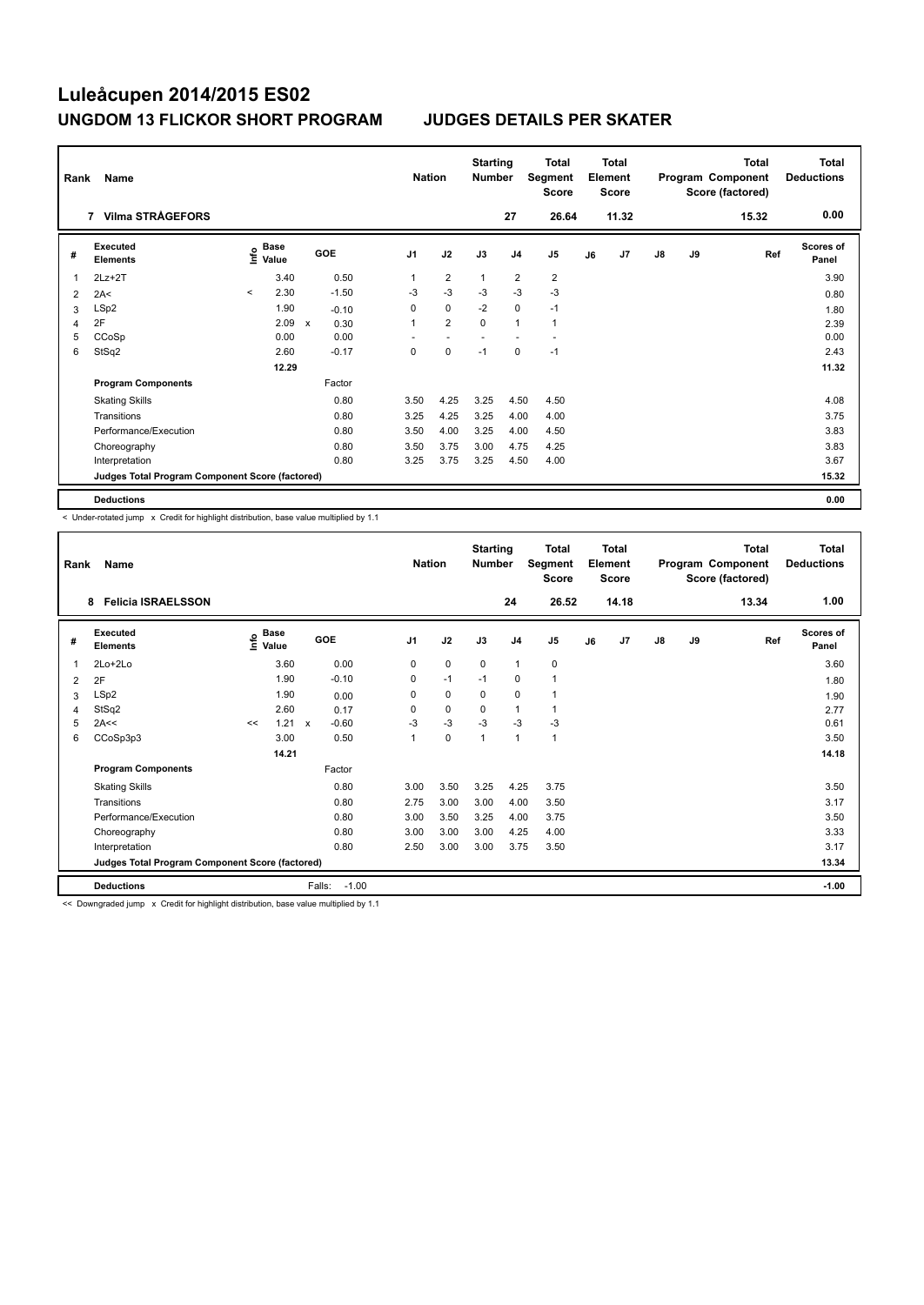| Rank | Name                                            |    |                                  |              |            | <b>Nation</b>  |              | <b>Starting</b><br><b>Number</b> |                | <b>Total</b><br>Segment<br><b>Score</b> |    | <b>Total</b><br>Element<br><b>Score</b> |               |    | <b>Total</b><br>Program Component<br>Score (factored) | <b>Total</b><br><b>Deductions</b> |
|------|-------------------------------------------------|----|----------------------------------|--------------|------------|----------------|--------------|----------------------------------|----------------|-----------------------------------------|----|-----------------------------------------|---------------|----|-------------------------------------------------------|-----------------------------------|
|      | <b>Ines ANDERSSON</b><br>9                      |    |                                  |              |            |                |              |                                  | 22             | 26.27                                   |    | 13.21                                   |               |    | 13.06                                                 | 0.00                              |
| #    | <b>Executed</b><br><b>Elements</b>              |    | <b>Base</b><br>e Base<br>⊆ Value |              | <b>GOE</b> | J <sub>1</sub> | J2           | J3                               | J <sub>4</sub> | J5                                      | J6 | J7                                      | $\mathsf{J}8$ | J9 | Ref                                                   | <b>Scores of</b><br>Panel         |
|      | 2S                                              |    | 1.30                             |              | 0.00       | 0              | $\mathbf 0$  | $\mathbf 0$                      | $\mathbf 0$    | $\mathbf{1}$                            |    |                                         |               |    |                                                       | 1.30                              |
| 2    | 2Lo+2Lo                                         |    | 3.60                             |              | $-0.30$    | $-1$           | $-1$         | $-1$                             | $-2$           | $-1$                                    |    |                                         |               |    |                                                       | 3.30                              |
| 3    | LSp2                                            |    | 1.90                             |              | 0.50       | 0              | $\mathbf{1}$ | $\overline{1}$                   | $\overline{1}$ | $\mathbf{1}$                            |    |                                         |               |    |                                                       | 2.40                              |
| 4    | StSq2                                           |    | 2.60                             |              | 0.00       | 0              | $\mathbf 0$  | 0                                | $-1$           | 0                                       |    |                                         |               |    |                                                       | 2.60                              |
| 5    | 2A<<                                            | << | 1.21                             | $\mathsf{x}$ | $-0.60$    | $-3$           | $-3$         | $-3$                             | $-3$           | $-3$                                    |    |                                         |               |    |                                                       | 0.61                              |
| 6    | CCoSp3p3                                        |    | 3.00                             |              | 0.00       | 0              | 0            | 0                                | $\overline{1}$ | 0                                       |    |                                         |               |    |                                                       | 3.00                              |
|      |                                                 |    | 13.61                            |              |            |                |              |                                  |                |                                         |    |                                         |               |    |                                                       | 13.21                             |
|      | <b>Program Components</b>                       |    |                                  |              | Factor     |                |              |                                  |                |                                         |    |                                         |               |    |                                                       |                                   |
|      | <b>Skating Skills</b>                           |    |                                  |              | 0.80       | 3.25           | 3.75         | 2.75                             | 3.50           | 3.00                                    |    |                                         |               |    |                                                       | 3.25                              |
|      | Transitions                                     |    |                                  |              | 0.80       | 3.00           | 3.50         | 2.50                             | 3.50           | 3.25                                    |    |                                         |               |    |                                                       | 3.25                              |
|      | Performance/Execution                           |    |                                  |              | 0.80       | 3.25           | 3.75         | 2.75                             | 3.75           | 3.50                                    |    |                                         |               |    |                                                       | 3.50                              |
|      | Choreography                                    |    |                                  |              | 0.80       | 3.00           | 3.25         | 2.75                             | 3.75           | 3.75                                    |    |                                         |               |    |                                                       | 3.33                              |
|      | Interpretation                                  |    |                                  |              | 0.80       | 2.75           | 3.25         | 2.50                             | 3.00           | 3.50                                    |    |                                         |               |    |                                                       | 3.00                              |
|      | Judges Total Program Component Score (factored) |    |                                  |              |            |                |              |                                  |                |                                         |    |                                         |               |    |                                                       | 13.06                             |
|      | <b>Deductions</b>                               |    |                                  |              |            |                |              |                                  |                |                                         |    |                                         |               |    |                                                       | 0.00                              |

<< Downgraded jump x Credit for highlight distribution, base value multiplied by 1.1

| Rank | Name                                            |    |                                  |                         |                | <b>Nation</b> | <b>Starting</b><br><b>Number</b> |                | <b>Total</b><br>Segment<br><b>Score</b> |    | <b>Total</b><br>Element<br><b>Score</b> |               |    | <b>Total</b><br>Program Component<br>Score (factored) | <b>Total</b><br><b>Deductions</b> |
|------|-------------------------------------------------|----|----------------------------------|-------------------------|----------------|---------------|----------------------------------|----------------|-----------------------------------------|----|-----------------------------------------|---------------|----|-------------------------------------------------------|-----------------------------------|
| 10   | Leia LANNESKOG                                  |    |                                  |                         |                |               |                                  | 9              | 25.50                                   |    | 13.56                                   |               |    | 12.94                                                 | 1.00                              |
| #    | Executed<br><b>Elements</b>                     |    | <b>Base</b><br>e Base<br>⊆ Value | GOE                     | J <sub>1</sub> | J2            | J3                               | J <sub>4</sub> | J <sub>5</sub>                          | J6 | J7                                      | $\mathsf{J}8$ | J9 | Ref                                                   | <b>Scores of</b><br>Panel         |
| 1    | $2Lo+2Lo$                                       |    | 3.60                             | $-0.20$                 | 0              | $\mathbf 0$   | $-1$                             | $-1$           | $-1$                                    |    |                                         |               |    |                                                       | 3.40                              |
| 2    | StSq2                                           |    | 2.60                             | 0.33                    | $\overline{1}$ | $\mathbf{1}$  | $\mathbf 0$                      | $-1$           | 1                                       |    |                                         |               |    |                                                       | 2.93                              |
| 3    | LSp1                                            |    | 1.50                             | $-0.30$                 | $-1$           | $-1$          | $-1$                             | $-1$           | 1                                       |    |                                         |               |    |                                                       | 1.20                              |
| 4    | 2F                                              |    | 2.09                             | 0.00<br>$\mathsf{x}$    | 0              | $\mathbf 0$   | 1                                | 0              | 0                                       |    |                                         |               |    |                                                       | 2.09                              |
| 5    | CCoSp3p3                                        |    | 3.00                             | 0.33                    |                | $\mathbf 0$   | $\mathbf 1$                      | 0              | 1                                       |    |                                         |               |    |                                                       | 3.33                              |
| 6    | 2A<<                                            | << | 1.21                             | $-0.60$<br>$\mathsf{x}$ | $-3$           | $-3$          | $-3$                             | $-3$           | $-3$                                    |    |                                         |               |    |                                                       | 0.61                              |
|      |                                                 |    | 14.00                            |                         |                |               |                                  |                |                                         |    |                                         |               |    |                                                       | 13.56                             |
|      | <b>Program Components</b>                       |    |                                  | Factor                  |                |               |                                  |                |                                         |    |                                         |               |    |                                                       |                                   |
|      | <b>Skating Skills</b>                           |    |                                  | 0.80                    | 3.00           | 3.75          | 3.50                             | 3.25           | 3.50                                    |    |                                         |               |    |                                                       | 3.42                              |
|      | Transitions                                     |    |                                  | 0.80                    | 3.25           | 3.25          | 3.00                             | 2.75           | 3.50                                    |    |                                         |               |    |                                                       | 3.17                              |
|      | Performance/Execution                           |    |                                  | 0.80                    | 3.00           | 3.75          | 3.25                             | 3.00           | 3.75                                    |    |                                         |               |    |                                                       | 3.33                              |
|      | Choreography                                    |    |                                  | 0.80                    | 3.00           | 3.50          | 3.00                             | 3.00           | 3.75                                    |    |                                         |               |    |                                                       | 3.17                              |
|      | Interpretation                                  |    |                                  | 0.80                    | 2.75           | 3.50          | 3.00                             | 2.75           | 3.50                                    |    |                                         |               |    |                                                       | 3.08                              |
|      | Judges Total Program Component Score (factored) |    |                                  |                         |                |               |                                  |                |                                         |    |                                         |               |    |                                                       | 12.94                             |
|      | <b>Deductions</b>                               |    |                                  | Falls:<br>$-1.00$       |                |               |                                  |                |                                         |    |                                         |               |    |                                                       | $-1.00$                           |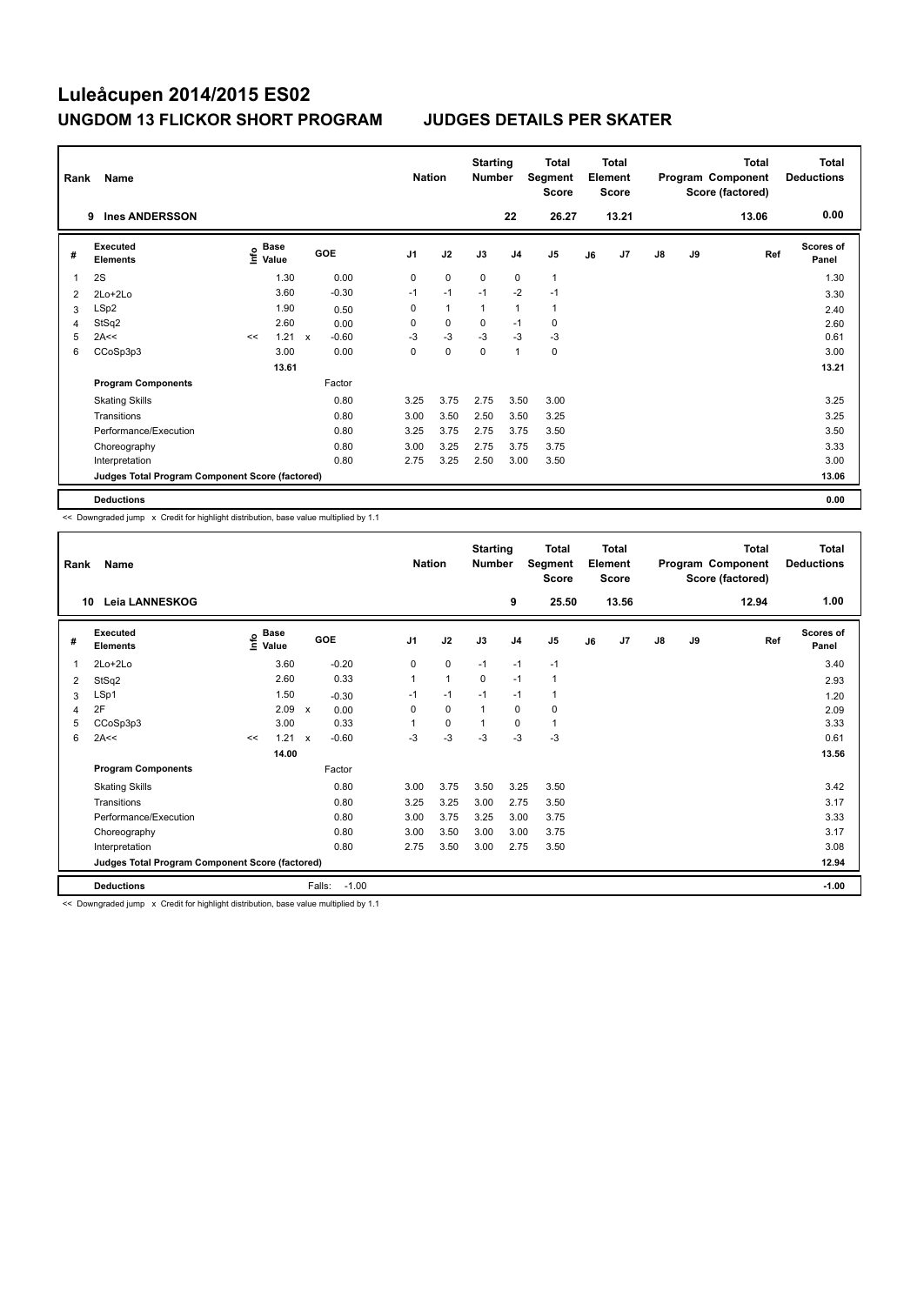| Rank | Name                                            |      |               |                           |         | <b>Nation</b>  |                | <b>Starting</b><br><b>Number</b> |                | Total<br>Segment<br><b>Score</b> |    | <b>Total</b><br>Element<br><b>Score</b> |               |    | <b>Total</b><br>Program Component<br>Score (factored) | Total<br><b>Deductions</b> |
|------|-------------------------------------------------|------|---------------|---------------------------|---------|----------------|----------------|----------------------------------|----------------|----------------------------------|----|-----------------------------------------|---------------|----|-------------------------------------------------------|----------------------------|
|      | <b>Miranda NICOLOSI</b><br>11                   |      |               |                           |         |                |                |                                  | $\mathbf{2}$   | 25.25                            |    | 12.65                                   |               |    | 12.60                                                 | 0.00                       |
| #    | Executed<br><b>Elements</b>                     | ١nf٥ | Base<br>Value |                           | GOE     | J <sub>1</sub> | J2             | J3                               | J <sub>4</sub> | J <sub>5</sub>                   | J6 | J7                                      | $\mathsf{J}8$ | J9 | Ref                                                   | Scores of<br>Panel         |
| 1    | $2T+2T$                                         |      | 2.60          |                           | $-0.27$ | $-1$           | $-2$           | $-1$                             | $-2$           | $-1$                             |    |                                         |               |    |                                                       | 2.33                       |
| 2    | 2A<<                                            | <<   | 1.10          |                           | $-0.60$ | -3             | $-2$           | -3                               | $-3$           | $-3$                             |    |                                         |               |    |                                                       | 0.50                       |
| 3    | CCoSp3p3                                        |      | 3.00          |                           | 0.00    | 0              | $\mathbf 0$    | 0                                | $-2$           | 0                                |    |                                         |               |    |                                                       | 3.00                       |
| 4    | StSq2                                           |      | 2.60          |                           | 0.17    | 0              | $\mathbf 0$    | $\overline{1}$                   | $\Omega$       | $\mathbf{1}$                     |    |                                         |               |    |                                                       | 2.77                       |
| 5    | 2Lo                                             |      | 1.98          | $\boldsymbol{\mathsf{x}}$ | 0.00    | 0              | $\mathbf 0$    | $-1$                             | 0              | $\mathbf{1}$                     |    |                                         |               |    |                                                       | 1.98                       |
| 6    | LSp2                                            |      | 1.90          |                           | 0.17    | 0              | $\overline{1}$ | $\mathbf 0$                      | $\mathbf 0$    | $\overline{2}$                   |    |                                         |               |    |                                                       | 2.07                       |
|      |                                                 |      | 13.18         |                           |         |                |                |                                  |                |                                  |    |                                         |               |    |                                                       | 12.65                      |
|      | <b>Program Components</b>                       |      |               |                           | Factor  |                |                |                                  |                |                                  |    |                                         |               |    |                                                       |                            |
|      | <b>Skating Skills</b>                           |      |               |                           | 0.80    | 3.25           | 3.25           | 3.00                             | 3.25           | 3.75                             |    |                                         |               |    |                                                       | 3.25                       |
|      | Transitions                                     |      |               |                           | 0.80    | 3.00           | 3.25           | 3.00                             | 2.50           | 3.25                             |    |                                         |               |    |                                                       | 3.08                       |
|      | Performance/Execution                           |      |               |                           | 0.80    | 2.75           | 3.50           | 3.25                             | 3.00           | 3.25                             |    |                                         |               |    |                                                       | 3.17                       |
|      | Choreography                                    |      |               |                           | 0.80    | 3.00           | 3.50           | 2.75                             | 3.25           | 3.50                             |    |                                         |               |    |                                                       | 3.25                       |
|      | Interpretation                                  |      |               |                           | 0.80    | 2.75           | 3.25           | 2.75                             | 3.00           | 3.25                             |    |                                         |               |    |                                                       | 3.00                       |
|      | Judges Total Program Component Score (factored) |      |               |                           |         |                |                |                                  |                |                                  |    |                                         |               |    |                                                       | 12.60                      |
|      | <b>Deductions</b>                               |      |               |                           |         |                |                |                                  |                |                                  |    |                                         |               |    |                                                       | 0.00                       |

<< Downgraded jump x Credit for highlight distribution, base value multiplied by 1.1

| Rank | Name                                            |      |                      |                         | <b>Nation</b>  |      | <b>Starting</b><br><b>Number</b> |                | <b>Total</b><br>Segment<br><b>Score</b> |    | <b>Total</b><br>Element<br><b>Score</b> |    |    | <b>Total</b><br>Program Component<br>Score (factored) | Total<br><b>Deductions</b> |
|------|-------------------------------------------------|------|----------------------|-------------------------|----------------|------|----------------------------------|----------------|-----------------------------------------|----|-----------------------------------------|----|----|-------------------------------------------------------|----------------------------|
| 12   | Anja LIEDHOLM                                   |      |                      |                         |                |      |                                  | 12             | 24.47                                   |    | 12.75                                   |    |    | 12.72                                                 | 1.00                       |
| #    | Executed<br><b>Elements</b>                     | ١nfo | <b>Base</b><br>Value | <b>GOE</b>              | J <sub>1</sub> | J2   | J3                               | J <sub>4</sub> | J <sub>5</sub>                          | J6 | J7                                      | J8 | J9 | Ref                                                   | <b>Scores of</b><br>Panel  |
| 1    | 2A                                              |      | 3.30                 | $-1.50$                 | $-3$           | $-3$ | $-3$                             | $-2$           | $-3$                                    |    |                                         |    |    |                                                       | 1.80                       |
| 2    | $2Lze+2T$                                       | e    | 2.80                 | $-0.50$                 | $-2$           | $-2$ | $-2$                             | $-1$           | $-1$                                    |    |                                         |    |    |                                                       | 2.30                       |
| 3    | CCoSp3p4                                        |      | 3.50                 | $-0.10$                 | 0              | 0    | 0                                | $-2$           | $-1$                                    |    |                                         |    |    |                                                       | 3.40                       |
| 4    | 3Lo<<                                           | <<   | 1.98                 | $-0.90$<br>$\mathsf{x}$ | $-3$           | $-3$ | $-3$                             | $-2$           | $-3$                                    |    |                                         |    |    |                                                       | 1.08                       |
| 5    | LSp1                                            |      | 1.50                 | $-0.10$                 | $-2$           | 0    | $\Omega$                         | $-1$           | 0                                       |    |                                         |    |    |                                                       | 1.40                       |
| 6    | StSq2                                           |      | 2.60                 | 0.17                    | 0              | $-1$ | $\mathbf 0$                      | $\mathbf{1}$   | 1                                       |    |                                         |    |    |                                                       | 2.77                       |
|      |                                                 |      | 15.68                |                         |                |      |                                  |                |                                         |    |                                         |    |    |                                                       | 12.75                      |
|      | <b>Program Components</b>                       |      |                      | Factor                  |                |      |                                  |                |                                         |    |                                         |    |    |                                                       |                            |
|      | <b>Skating Skills</b>                           |      |                      | 0.80                    | 3.00           | 2.75 | 3.00                             | 3.50           | 3.75                                    |    |                                         |    |    |                                                       | 3.17                       |
|      | Transitions                                     |      |                      | 0.80                    | 3.00           | 2.75 | 2.75                             | 3.50           | 3.50                                    |    |                                         |    |    |                                                       | 3.08                       |
|      | Performance/Execution                           |      |                      | 0.80                    | 2.75           | 3.25 | 3.25                             | 3.50           | 3.50                                    |    |                                         |    |    |                                                       | 3.33                       |
|      | Choreography                                    |      |                      | 0.80                    | 3.00           | 3.00 | 3.00                             | 4.50           | 3.75                                    |    |                                         |    |    |                                                       | 3.25                       |
|      | Interpretation                                  |      |                      | 0.80                    | 2.75           | 2.50 | 3.00                             | 4.00           | 3.50                                    |    |                                         |    |    |                                                       | 3.08                       |
|      | Judges Total Program Component Score (factored) |      |                      |                         |                |      |                                  |                |                                         |    |                                         |    |    |                                                       | 12.72                      |
|      | <b>Deductions</b>                               |      |                      | Falls:<br>$-1.00$       |                |      |                                  |                |                                         |    |                                         |    |    |                                                       | $-1.00$                    |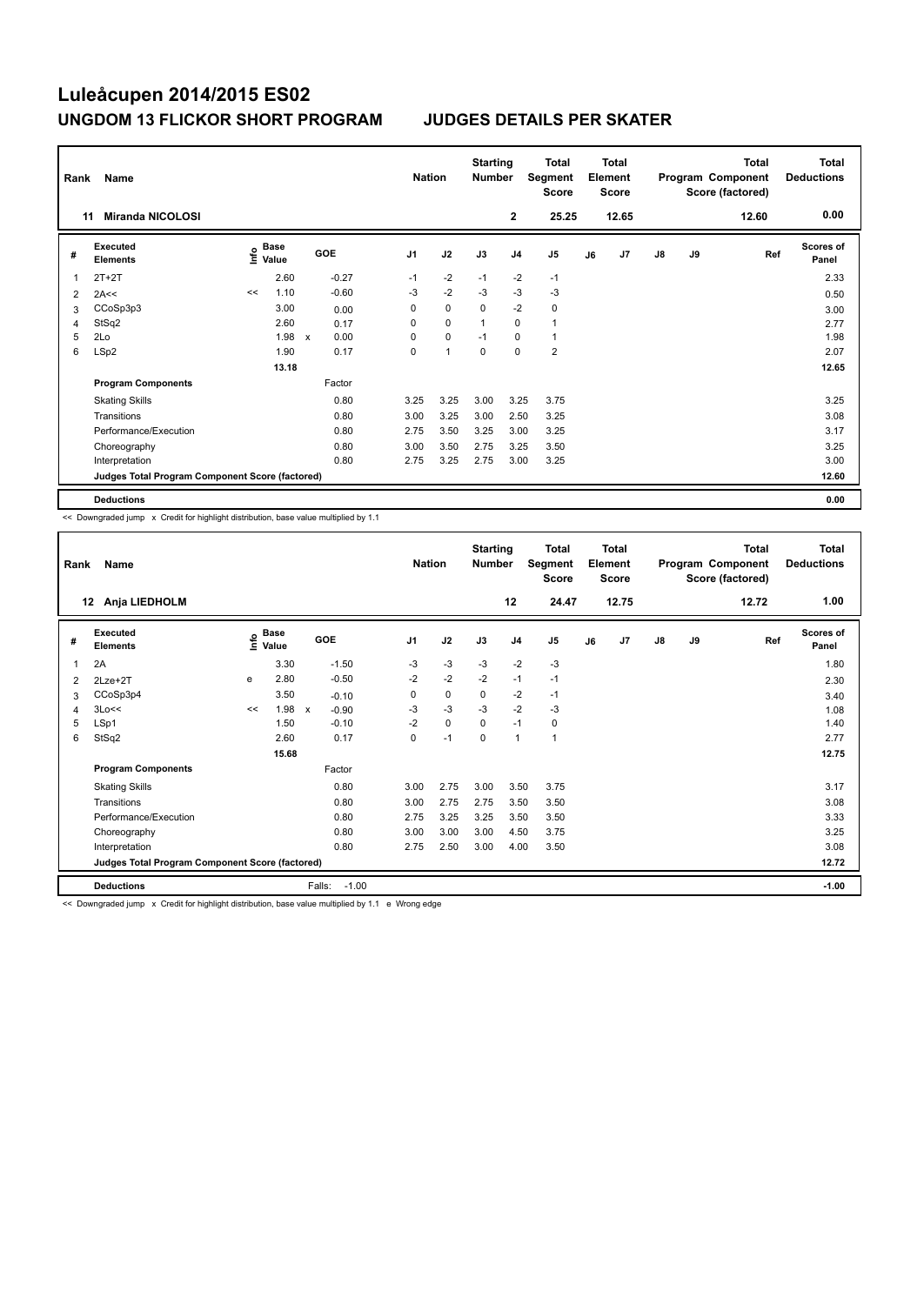| Rank | Name                                            |      |                      |            | <b>Nation</b>  |              | <b>Starting</b><br><b>Number</b> |                | Total<br>Segment<br><b>Score</b> |    | Total<br>Element<br><b>Score</b> |               |    | Total<br>Program Component<br>Score (factored) | Total<br><b>Deductions</b> |
|------|-------------------------------------------------|------|----------------------|------------|----------------|--------------|----------------------------------|----------------|----------------------------------|----|----------------------------------|---------------|----|------------------------------------------------|----------------------------|
|      | <b>Johanna KRAAMER</b><br>13                    |      |                      |            |                |              |                                  | 7              | 24.21                            |    | 13.13                            |               |    | 11.08                                          | 0.00                       |
| #    | Executed<br><b>Elements</b>                     | ١nf٥ | <b>Base</b><br>Value | <b>GOE</b> | J <sub>1</sub> | J2           | J3                               | J <sub>4</sub> | J <sub>5</sub>                   | J6 | J7                               | $\mathsf{J}8$ | J9 | Ref                                            | <b>Scores of</b><br>Panel  |
| 1    | $2Lz+2T$                                        |      | 3.40                 | $-0.30$    | $-1$           | $-1$         | $-2$                             | $-1$           | $-1$                             |    |                                  |               |    |                                                | 3.10                       |
| 2    | 2A<<                                            | <<   | 1.10                 | $-0.60$    | $-3$           | $-3$         | $-3$                             | $-3$           | $-3$                             |    |                                  |               |    |                                                | 0.50                       |
| 3    | LSp2                                            |      | 1.90                 | 0.33       | $-1$           | $\mathbf{1}$ | $\mathbf 0$                      | $\mathbf{1}$   | $\mathbf{1}$                     |    |                                  |               |    |                                                | 2.23                       |
| 4    | 2F                                              |      | 1.90                 | 0.00       | 0              | $-1$         | 0                                | 0              | 1                                |    |                                  |               |    |                                                | 1.90                       |
| 5    | StSq2                                           |      | 2.60                 | 0.00       | 0              | $\pmb{0}$    | $-1$                             | $\mathbf 0$    | 0                                |    |                                  |               |    |                                                | 2.60                       |
| 6    | CCoSp3p3                                        |      | 3.00                 | $-0.20$    | 0              | $-1$         | $-1$                             | $-1$           | $\mathbf 0$                      |    |                                  |               |    |                                                | 2.80                       |
|      |                                                 |      | 13.90                |            |                |              |                                  |                |                                  |    |                                  |               |    |                                                | 13.13                      |
|      | <b>Program Components</b>                       |      |                      | Factor     |                |              |                                  |                |                                  |    |                                  |               |    |                                                |                            |
|      | <b>Skating Skills</b>                           |      |                      | 0.80       | 2.75           | 3.00         | 2.75                             | 3.00           | 3.50                             |    |                                  |               |    |                                                | 2.92                       |
|      | Transitions                                     |      |                      | 0.80       | 2.50           | 2.75         | 2.25                             | 2.50           | 3.25                             |    |                                  |               |    |                                                | 2.58                       |
|      | Performance/Execution                           |      |                      | 0.80       | 2.50           | 3.25         | 2.75                             | 2.75           | 3.50                             |    |                                  |               |    |                                                | 2.92                       |
|      | Choreography                                    |      |                      | 0.80       | 2.25           | 3.00         | 2.50                             | 2.75           | 3.50                             |    |                                  |               |    |                                                | 2.75                       |
|      | Interpretation                                  |      |                      | 0.80       | 2.50           | 2.75         | 2.75                             | 2.25           | 3.25                             |    |                                  |               |    |                                                | 2.67                       |
|      | Judges Total Program Component Score (factored) |      |                      |            |                |              |                                  |                |                                  |    |                                  |               |    |                                                | 11.08                      |
|      | <b>Deductions</b>                               |      |                      |            |                |              |                                  |                |                                  |    |                                  |               |    |                                                | 0.00                       |

<< Downgraded jump ! Not clear edge

| Rank | Name                                            |                              |                       | <b>Nation</b>  |      | <b>Starting</b><br><b>Number</b> |                | <b>Total</b><br>Segment<br><b>Score</b> |    | <b>Total</b><br>Element<br><b>Score</b> |    |    | <b>Total</b><br>Program Component<br>Score (factored) | <b>Total</b><br><b>Deductions</b> |
|------|-------------------------------------------------|------------------------------|-----------------------|----------------|------|----------------------------------|----------------|-----------------------------------------|----|-----------------------------------------|----|----|-------------------------------------------------------|-----------------------------------|
| 14   | Kajsa MÅNSSON                                   |                              |                       |                |      |                                  | 26             | 24.12                                   |    | 12.98                                   |    |    | 12.14                                                 | 1.00                              |
| #    | <b>Executed</b><br><b>Elements</b>              | <b>Base</b><br>١nfo<br>Value | GOE                   | J <sub>1</sub> | J2   | J3                               | J <sub>4</sub> | J <sub>5</sub>                          | J6 | J7                                      | J8 | J9 | Ref                                                   | <b>Scores of</b><br>Panel         |
| 1    | 2A<<                                            | 1.10<br><<                   | $-0.60$               | $-3$           | $-3$ | $-3$                             | $-3$           | $-3$                                    |    |                                         |    |    |                                                       | 0.50                              |
| 2    | 2Lo                                             | 1.80                         | $-0.10$               | 0              | 0    | $-1$                             | $-1$           | 0                                       |    |                                         |    |    |                                                       | 1.70                              |
| 3    | LSp2                                            | 1.90                         | 0.17                  | $-1$           | 0    | $\Omega$                         | $\mathbf{1}$   | 1                                       |    |                                         |    |    |                                                       | 2.07                              |
| 4    | StSq1                                           | 1.80                         | 0.17                  | 0              | 0    | $-1$                             | $\mathbf{1}$   | 1                                       |    |                                         |    |    |                                                       | 1.97                              |
| 5    | $2Lz+2T$                                        |                              | $3.74 \times$<br>0.00 | $\Omega$       | 0    | $\Omega$                         | $-1$           | 0                                       |    |                                         |    |    |                                                       | 3.74                              |
| 6    | CCoSp3p3                                        | 3.00                         | 0.00                  | 1              | 0    | $\mathbf 0$                      | $\mathbf 0$    | $-1$                                    |    |                                         |    |    |                                                       | 3.00                              |
|      |                                                 | 13.34                        |                       |                |      |                                  |                |                                         |    |                                         |    |    |                                                       | 12.98                             |
|      | <b>Program Components</b>                       |                              | Factor                |                |      |                                  |                |                                         |    |                                         |    |    |                                                       |                                   |
|      | <b>Skating Skills</b>                           |                              | 0.80                  | 3.00           | 3.25 | 2.75                             | 3.50           | 3.25                                    |    |                                         |    |    |                                                       | 3.17                              |
|      | Transitions                                     |                              | 0.80                  | 2.75           | 3.25 | 2.50                             | 2.75           | 3.00                                    |    |                                         |    |    |                                                       | 2.83                              |
|      | Performance/Execution                           |                              | 0.80                  | 3.00           | 3.50 | 2.75                             | 3.00           | 3.25                                    |    |                                         |    |    |                                                       | 3.08                              |
|      | Choreography                                    |                              | 0.80                  | 3.00           | 3.50 | 2.50                             | 3.00           | 3.50                                    |    |                                         |    |    |                                                       | 3.17                              |
|      | Interpretation                                  |                              | 0.80                  | 2.75           | 3.75 | 2.50                             | 3.00           | 3.00                                    |    |                                         |    |    |                                                       | 2.92                              |
|      | Judges Total Program Component Score (factored) |                              |                       |                |      |                                  |                |                                         |    |                                         |    |    |                                                       | 12.14                             |
|      | <b>Deductions</b>                               |                              | $-1.00$<br>Falls:     |                |      |                                  |                |                                         |    |                                         |    |    |                                                       | $-1.00$                           |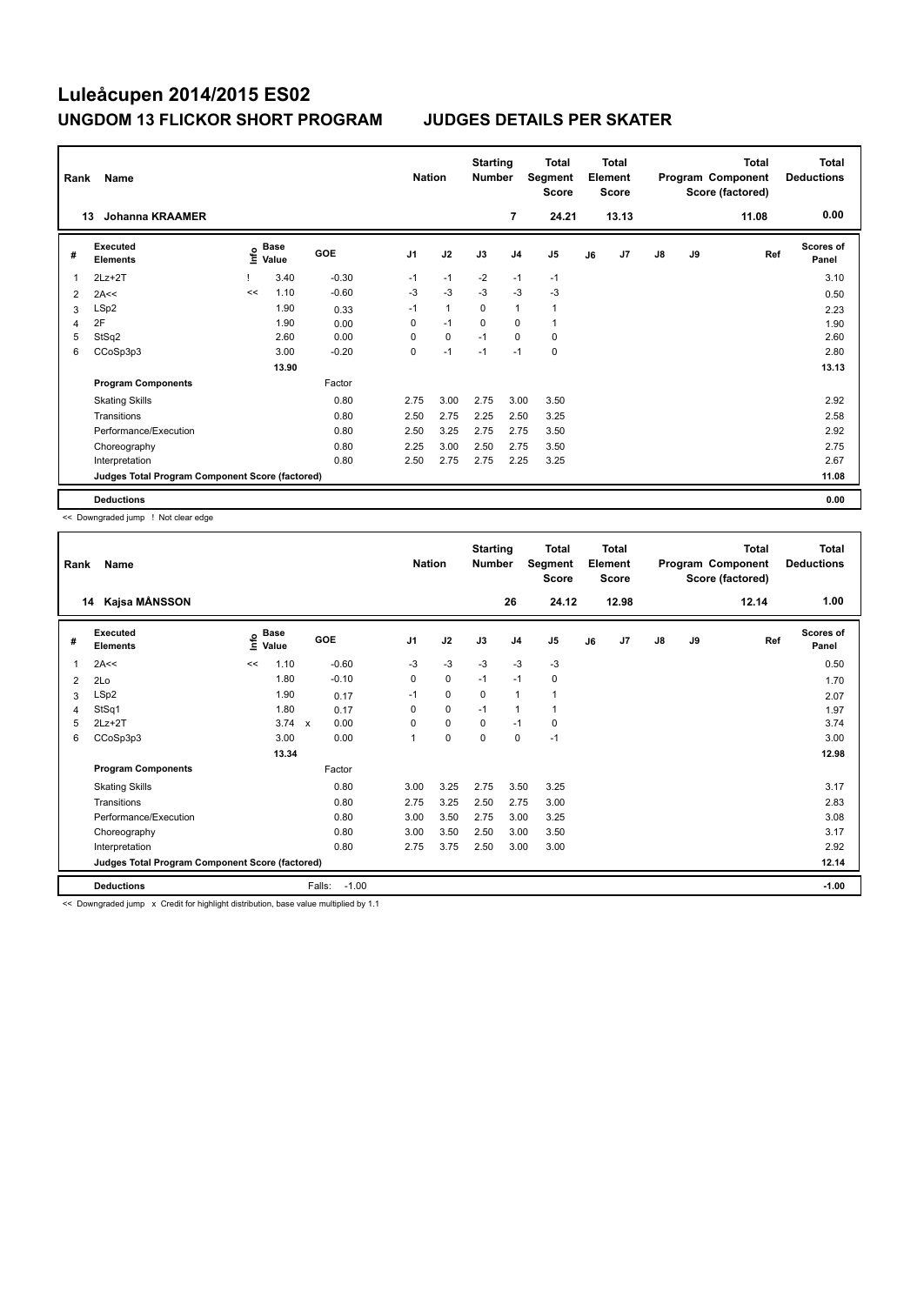| Rank | Name                                            |         |                                  |              |            |                | <b>Nation</b> | <b>Starting</b><br><b>Number</b> |                | <b>Total</b><br>Segment<br><b>Score</b> |    | <b>Total</b><br>Element<br><b>Score</b> |               |    | <b>Total</b><br>Program Component<br>Score (factored) | <b>Total</b><br><b>Deductions</b> |
|------|-------------------------------------------------|---------|----------------------------------|--------------|------------|----------------|---------------|----------------------------------|----------------|-----------------------------------------|----|-----------------------------------------|---------------|----|-------------------------------------------------------|-----------------------------------|
|      | <b>Tuva SILVERBORN</b><br>15                    |         |                                  |              |            |                |               |                                  | 5              | 24.03                                   |    | 11.25                                   |               |    | 12.78                                                 | 0.00                              |
| #    | <b>Executed</b><br><b>Elements</b>              |         | <b>Base</b><br>e Base<br>⊆ Value |              | <b>GOE</b> | J <sub>1</sub> | J2            | J3                               | J <sub>4</sub> | J5                                      | J6 | J7                                      | $\mathsf{J}8$ | J9 | Ref                                                   | <b>Scores of</b><br>Panel         |
| 1    | 2A<<                                            | <<      | 1.10                             |              | $-0.60$    | $-3$           | $-3$          | $-3$                             | $-3$           | -3                                      |    |                                         |               |    |                                                       | 0.50                              |
| 2    | CCoSp2p3                                        |         | 2.10                             |              | $-0.10$    | $-1$           | $-1$          | $\mathbf 0$                      | $\mathbf 0$    | $\mathbf{1}$                            |    |                                         |               |    |                                                       | 2.00                              |
| 3    | 2Lo                                             |         | 1.80                             |              | $-0.20$    | $-1$           | $-1$          | 0                                | $\overline{1}$ | $-2$                                    |    |                                         |               |    |                                                       | 1.60                              |
| 4    | StSq2                                           |         | 2.60                             |              | 0.33       | 1              | $\mathbf 0$   | $\mathbf 0$                      | $\overline{1}$ | $\mathbf{1}$                            |    |                                         |               |    |                                                       | 2.93                              |
| 5    | $2T+2T<$                                        | $\prec$ | 2.42                             | $\mathsf{x}$ | $-0.27$    | $-1$           | $-1$          | $-1$                             | $-2$           | $-2$                                    |    |                                         |               |    |                                                       | 2.15                              |
| 6    | LSp2                                            |         | 1.90                             |              | 0.17       | 0              | 1             | 0                                | 0              | $\mathbf{1}$                            |    |                                         |               |    |                                                       | 2.07                              |
|      |                                                 |         | 11.92                            |              |            |                |               |                                  |                |                                         |    |                                         |               |    |                                                       | 11.25                             |
|      | <b>Program Components</b>                       |         |                                  |              | Factor     |                |               |                                  |                |                                         |    |                                         |               |    |                                                       |                                   |
|      | <b>Skating Skills</b>                           |         |                                  |              | 0.80       | 3.25           | 3.50          | 2.75                             | 3.50           | 3.50                                    |    |                                         |               |    |                                                       | 3.42                              |
|      | Transitions                                     |         |                                  |              | 0.80       | 3.00           | 3.25          | 2.50                             | 3.00           | 3.25                                    |    |                                         |               |    |                                                       | 3.08                              |
|      | Performance/Execution                           |         |                                  |              | 0.80       | 3.00           | 3.50          | 3.00                             | 3.75           | 3.50                                    |    |                                         |               |    |                                                       | 3.33                              |
|      | Choreography                                    |         |                                  |              | 0.80       | 3.00           | 3.25          | 2.50                             | 3.00           | 3.75                                    |    |                                         |               |    |                                                       | 3.08                              |
|      | Interpretation                                  |         |                                  |              | 0.80       | 2.75           | 3.50          | 2.75                             | 3.00           | 3.50                                    |    |                                         |               |    |                                                       | 3.08                              |
|      | Judges Total Program Component Score (factored) |         |                                  |              |            |                |               |                                  |                |                                         |    |                                         |               |    |                                                       | 12.78                             |
|      | <b>Deductions</b>                               |         |                                  |              |            |                |               |                                  |                |                                         |    |                                         |               |    |                                                       | 0.00                              |

< Under-rotated jump << Downgraded jump x Credit for highlight distribution, base value multiplied by 1.1

| Rank<br>16 | Name<br><b>Julia INGERSLEV</b>                  |         |               |                                      | <b>Nation</b>  |             | <b>Starting</b><br><b>Number</b> | 10             | <b>Total</b><br>Segment<br><b>Score</b><br>22.87 |    | <b>Total</b><br>Element<br><b>Score</b><br>12.87 |               |    | <b>Total</b><br>Program Component<br>Score (factored)<br>11.00 | <b>Total</b><br><b>Deductions</b><br>1.00 |
|------------|-------------------------------------------------|---------|---------------|--------------------------------------|----------------|-------------|----------------------------------|----------------|--------------------------------------------------|----|--------------------------------------------------|---------------|----|----------------------------------------------------------------|-------------------------------------------|
| #          | Executed<br><b>Elements</b>                     | lnfo    | Base<br>Value | GOE                                  | J <sub>1</sub> | J2          | J3                               | J <sub>4</sub> | J5                                               | J6 | J7                                               | $\mathsf{J}8$ | J9 | Ref                                                            | <b>Scores of</b><br>Panel                 |
| 1          | 2A<<                                            | <<      | 1.10          | $-0.60$                              | $-3$           | $-3$        | $-3$                             | $-3$           | $-3$                                             |    |                                                  |               |    |                                                                | 0.50                                      |
| 2          | LSp2                                            |         | 1.90          | $-0.10$                              | $-1$           | $\mathbf 0$ | $-1$                             | $\mathbf 0$    | 0                                                |    |                                                  |               |    |                                                                | 1.80                                      |
| 3          | StSq2                                           |         | 2.60          | 0.17                                 | 0              | $\mathbf 0$ | $\mathbf{1}$                     | 0              | $\mathbf{1}$                                     |    |                                                  |               |    |                                                                | 2.77                                      |
| 4          | 2F                                              |         | 2.09          | $\boldsymbol{\mathsf{x}}$<br>$-0.10$ | 0              | $\mathbf 0$ | $\Omega$                         | $-2$           | $-1$                                             |    |                                                  |               |    |                                                                | 1.99                                      |
| 5          | $2Lo+2Lo<$                                      | $\prec$ | 3.41          | $-0.50$<br>$\boldsymbol{\mathsf{x}}$ | $-2$           | $-1$        | $-1$                             | $-2$           | $-2$                                             |    |                                                  |               |    |                                                                | 2.91                                      |
| 6          | CCoSp3p3                                        |         | 3.00          | $-0.10$                              | $\pmb{0}$      | $\pmb{0}$   | 0                                | $-1$           | $-1$                                             |    |                                                  |               |    |                                                                | 2.90                                      |
|            |                                                 |         | 14.10         |                                      |                |             |                                  |                |                                                  |    |                                                  |               |    |                                                                | 12.87                                     |
|            | <b>Program Components</b>                       |         |               | Factor                               |                |             |                                  |                |                                                  |    |                                                  |               |    |                                                                |                                           |
|            | <b>Skating Skills</b>                           |         |               | 0.80                                 | 2.75           | 3.25        | 2.75                             | 3.00           | 3.75                                             |    |                                                  |               |    |                                                                | 3.00                                      |
|            | Transitions                                     |         |               | 0.80                                 | 2.50           | 3.25        | 2.50                             | 2.25           | 3.50                                             |    |                                                  |               |    |                                                                | 2.75                                      |
|            | Performance/Execution                           |         |               | 0.80                                 | 2.50           | 3.50        | 2.75                             | 2.75           | 4.00                                             |    |                                                  |               |    |                                                                | 3.00                                      |
|            | Choreography                                    |         |               | 0.80                                 | 2.25           | 2.75        | 2.50                             | 2.00           | 4.25                                             |    |                                                  |               |    |                                                                | 2.50                                      |
|            | Interpretation                                  |         |               | 0.80                                 | 2.25           | 2.75        | 2.50                             | 2.00           | 3.75                                             |    |                                                  |               |    |                                                                | 2.50                                      |
|            | Judges Total Program Component Score (factored) |         |               |                                      |                |             |                                  |                |                                                  |    |                                                  |               |    |                                                                | 11.00                                     |
|            | <b>Deductions</b>                               |         |               | $-1.00$<br>Falls:                    |                |             |                                  |                |                                                  |    |                                                  |               |    |                                                                | $-1.00$                                   |

< Under-rotated jump << Downgraded jump x Credit for highlight distribution, base value multiplied by 1.1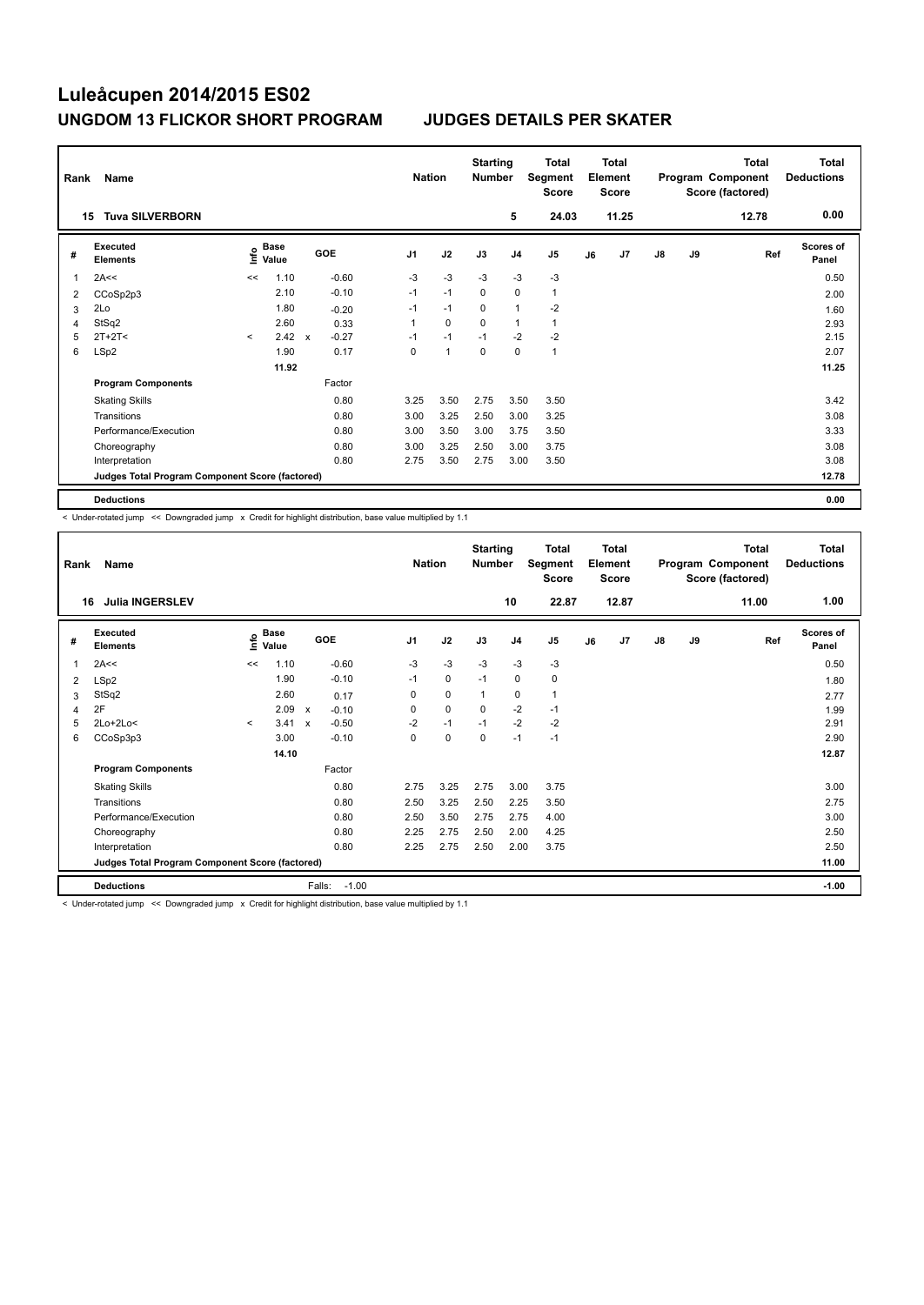| Rank | Name                                            |         |                      |              |         | <b>Nation</b>            |                          | <b>Starting</b><br><b>Number</b> |                | Total<br>Segment<br><b>Score</b> |    | <b>Total</b><br>Element<br><b>Score</b> |               |    | <b>Total</b><br>Program Component<br>Score (factored) | <b>Total</b><br><b>Deductions</b> |
|------|-------------------------------------------------|---------|----------------------|--------------|---------|--------------------------|--------------------------|----------------------------------|----------------|----------------------------------|----|-----------------------------------------|---------------|----|-------------------------------------------------------|-----------------------------------|
|      | <b>Fanny JONSSON</b><br>17                      |         |                      |              |         |                          |                          |                                  | 4              | 22.70                            |    | 10.64                                   |               |    | 12.06                                                 | 0.00                              |
| #    | Executed<br><b>Elements</b>                     | lnfo    | <b>Base</b><br>Value |              | GOE     | J <sub>1</sub>           | J2                       | J3                               | J <sub>4</sub> | J <sub>5</sub>                   | J6 | J7                                      | $\mathsf{J}8$ | J9 | Ref                                                   | Scores of<br>Panel                |
| 1    | $1F^*$                                          | $\star$ | 0.00                 |              | 0.00    | $\overline{\phantom{0}}$ | $\overline{\phantom{a}}$ |                                  | -              | $\overline{\phantom{a}}$         |    |                                         |               |    |                                                       | 0.00                              |
| 2    | 2Lze+2T                                         | e       | 2.80                 |              | $-0.60$ | $-2$                     | $-1$                     | $-2$                             | $-2$           | $-2$                             |    |                                         |               |    |                                                       | 2.20                              |
| 3    | LSp2                                            |         | 1.90                 |              | 0.00    | 0                        | $\mathbf{1}$             | 0                                | $-1$           | 0                                |    |                                         |               |    |                                                       | 1.90                              |
| 4    | 2A<<                                            | <<      | 1.21                 | $\mathsf{x}$ | $-0.60$ | $-3$                     | $-3$                     | $-3$                             | $-3$           | $-3$                             |    |                                         |               |    |                                                       | 0.61                              |
| 5    | StSq2                                           |         | 2.60                 |              | 0.33    | 1                        | 0                        | $\mathbf{1}$                     | $\mathbf{1}$   | 0                                |    |                                         |               |    |                                                       | 2.93                              |
| 6    | CCoSp3p3                                        |         | 3.00                 |              | 0.00    | 0                        | $\mathbf 0$              | 0                                | $-1$           | $\mathbf{1}$                     |    |                                         |               |    |                                                       | 3.00                              |
|      |                                                 |         | 11.51                |              |         |                          |                          |                                  |                |                                  |    |                                         |               |    |                                                       | 10.64                             |
|      | <b>Program Components</b>                       |         |                      |              | Factor  |                          |                          |                                  |                |                                  |    |                                         |               |    |                                                       |                                   |
|      | <b>Skating Skills</b>                           |         |                      |              | 0.80    | 3.50                     | 3.00                     | 3.25                             | 3.00           | 3.00                             |    |                                         |               |    |                                                       | 3.08                              |
|      | Transitions                                     |         |                      |              | 0.80    | 3.25                     | 2.50                     | 3.00                             | 2.25           | 3.00                             |    |                                         |               |    |                                                       | 2.83                              |
|      | Performance/Execution                           |         |                      |              | 0.80    | 3.50                     | 3.25                     | 3.00                             | 3.25           | 3.25                             |    |                                         |               |    |                                                       | 3.25                              |
|      | Choreography                                    |         |                      |              | 0.80    | 3.25                     | 2.75                     | 2.75                             | 3.00           | 3.50                             |    |                                         |               |    |                                                       | 3.00                              |
|      | Interpretation                                  |         |                      |              | 0.80    | 3.00                     | 3.00                     | 2.75                             | 2.75           | 3.25                             |    |                                         |               |    |                                                       | 2.92                              |
|      | Judges Total Program Component Score (factored) |         |                      |              |         |                          |                          |                                  |                |                                  |    |                                         |               |    |                                                       | 12.06                             |
|      | <b>Deductions</b>                               |         |                      |              |         |                          |                          |                                  |                |                                  |    |                                         |               |    |                                                       | 0.00                              |

<< Downgraded jump \* Invalid element x Credit for highlight distribution, base value multiplied by 1.1 e Wrong edge

| Rank | Name                                            |    |                                  |                           |         | <b>Nation</b>  |             | <b>Starting</b><br><b>Number</b> |                | <b>Total</b><br>Segment<br>Score |    | <b>Total</b><br>Element<br><b>Score</b> |               |    | <b>Total</b><br>Program Component<br>Score (factored) | <b>Total</b><br><b>Deductions</b> |
|------|-------------------------------------------------|----|----------------------------------|---------------------------|---------|----------------|-------------|----------------------------------|----------------|----------------------------------|----|-----------------------------------------|---------------|----|-------------------------------------------------------|-----------------------------------|
| 18   | Julia JONSSON-SHIMADA                           |    |                                  |                           |         |                |             |                                  | 15             | 22.05                            |    | 11.19                                   |               |    | 10.86                                                 | 0.00                              |
| #    | Executed<br><b>Elements</b>                     |    | <b>Base</b><br>e Base<br>⊆ Value |                           | GOE     | J <sub>1</sub> | J2          | J3                               | J <sub>4</sub> | J5                               | J6 | J7                                      | $\mathsf{J}8$ | J9 | Ref                                                   | <b>Scores of</b><br>Panel         |
| 1    | LSp1                                            |    | 1.50                             |                           | $-0.50$ | $-1$           | $-2$        | $-2$                             | $-1$           | $-2$                             |    |                                         |               |    |                                                       | 1.00                              |
| 2    | $2F+2T$                                         |    | 3.20                             |                           | $-0.50$ | $-1$           | $-2$        | $-1$                             | $-2$           | $-2$                             |    |                                         |               |    |                                                       | 2.70                              |
| 3    | CCoSp3p3                                        |    | 3.00                             |                           | $-0.40$ | $-1$           | $-2$        | $-2$                             | $-1$           | $-1$                             |    |                                         |               |    |                                                       | 2.60                              |
| 4    | 2Lo                                             |    | 1.98                             | $\boldsymbol{\mathsf{x}}$ | $-0.30$ | $-1$           | $-2$        | $-1$                             | $-1$           | $-1$                             |    |                                         |               |    |                                                       | 1.68                              |
| 5    | StSq2                                           |    | 2.60                             |                           | 0.00    | 0              | $\mathbf 0$ | $-1$                             | $\mathbf 0$    | 0                                |    |                                         |               |    |                                                       | 2.60                              |
| 6    | 2A<<                                            | << | 1.21                             | $\mathsf{x}$              | $-0.60$ | $-3$           | -3          | $-3$                             | $-3$           | $-3$                             |    |                                         |               |    |                                                       | 0.61                              |
|      |                                                 |    | 13.49                            |                           |         |                |             |                                  |                |                                  |    |                                         |               |    |                                                       | 11.19                             |
|      | <b>Program Components</b>                       |    |                                  |                           | Factor  |                |             |                                  |                |                                  |    |                                         |               |    |                                                       |                                   |
|      | <b>Skating Skills</b>                           |    |                                  |                           | 0.80    | 3.00           | 2.50        | 2.50                             | 3.25           | 3.25                             |    |                                         |               |    |                                                       | 2.92                              |
|      | Transitions                                     |    |                                  |                           | 0.80    | 2.50           | 2.50        | 2.25                             | 2.75           | 3.00                             |    |                                         |               |    |                                                       | 2.58                              |
|      | Performance/Execution                           |    |                                  |                           | 0.80    | 2.50           | 2.75        | 2.50                             | 3.00           | 3.25                             |    |                                         |               |    |                                                       | 2.75                              |
|      | Choreography                                    |    |                                  |                           | 0.80    | 2.25           | 2.25        | 2.50                             | 3.50           | 3.50                             |    |                                         |               |    |                                                       | 2.75                              |
|      | Interpretation                                  |    |                                  |                           | 0.80    | 2.25           | 2.50        | 2.25                             | 3.00           | 3.25                             |    |                                         |               |    |                                                       | 2.58                              |
|      | Judges Total Program Component Score (factored) |    |                                  |                           |         |                |             |                                  |                |                                  |    |                                         |               |    |                                                       | 10.86                             |
|      | <b>Deductions</b>                               |    |                                  |                           |         |                |             |                                  |                |                                  |    |                                         |               |    |                                                       | 0.00                              |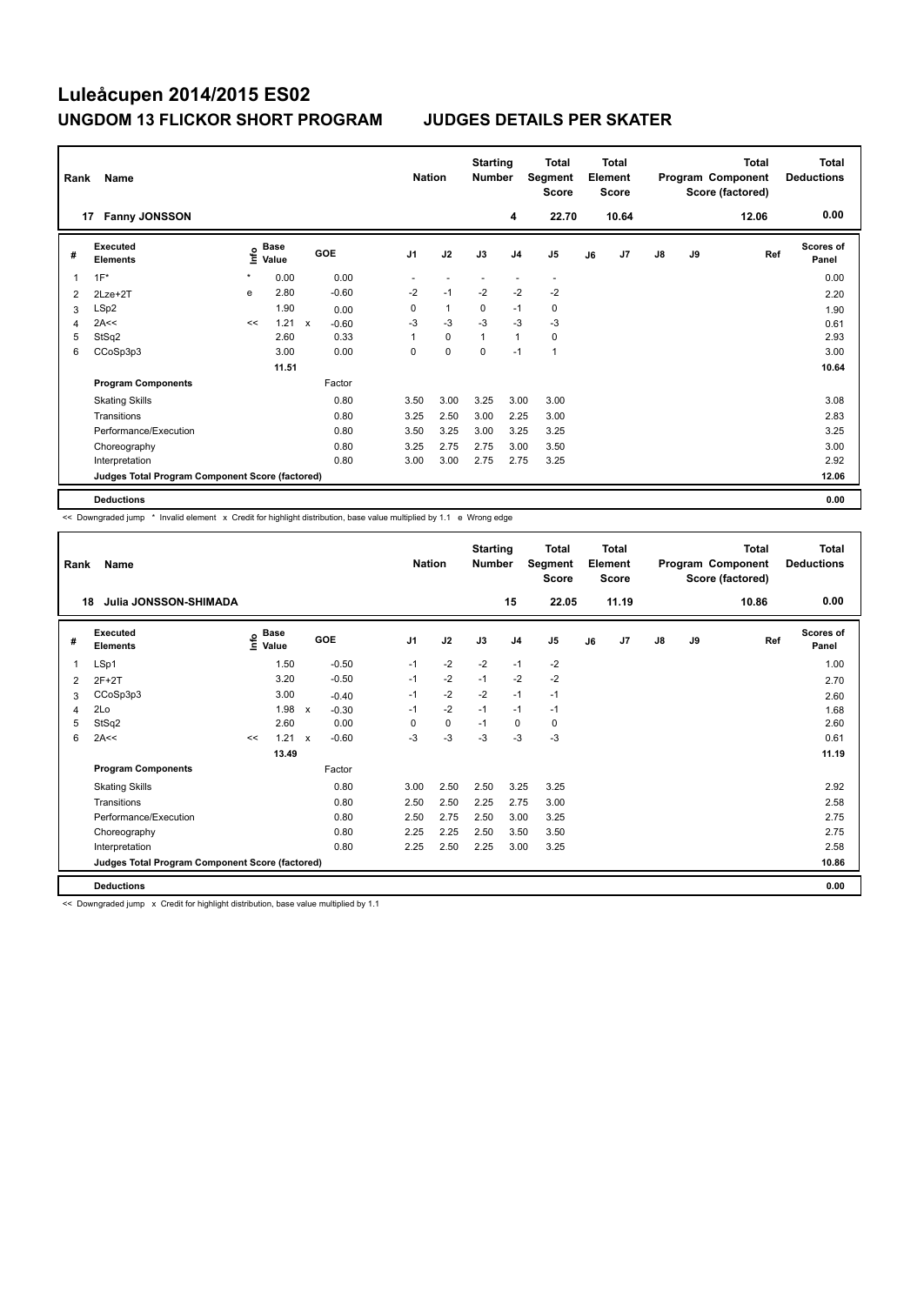| Rank | Name                                            |                          |                                  |              |            | <b>Nation</b>            |             | <b>Starting</b><br><b>Number</b> |                | <b>Total</b><br>Segment<br><b>Score</b> |    | <b>Total</b><br>Element<br><b>Score</b> |               |    | <b>Total</b><br>Program Component<br>Score (factored) | <b>Total</b><br><b>Deductions</b> |
|------|-------------------------------------------------|--------------------------|----------------------------------|--------------|------------|--------------------------|-------------|----------------------------------|----------------|-----------------------------------------|----|-----------------------------------------|---------------|----|-------------------------------------------------------|-----------------------------------|
|      | <b>Ebba FREDRIKSSON</b><br>19                   |                          |                                  |              |            |                          |             |                                  | 18             | 21.88                                   |    | 9.68                                    |               |    | 12.20                                                 | 0.00                              |
| #    | <b>Executed</b><br><b>Elements</b>              |                          | <b>Base</b><br>e Base<br>⊆ Value |              | <b>GOE</b> | J <sub>1</sub>           | J2          | J3                               | J <sub>4</sub> | J5                                      | J6 | J7                                      | $\mathsf{J}8$ | J9 | Ref                                                   | <b>Scores of</b><br>Panel         |
| 1    | LSp1                                            |                          | 1.50                             |              | 0.00       | $-1$                     | 0           | 0                                | 0              | 0                                       |    |                                         |               |    |                                                       | 1.50                              |
| 2    | 2F<                                             | $\overline{\phantom{a}}$ | 1.40                             |              | $-0.60$    | $-2$                     | $-1$        | $-2$                             | $-3$           | $-2$                                    |    |                                         |               |    |                                                       | 0.80                              |
| 3    | StSq2                                           |                          | 2.60                             |              | 0.33       | 0                        | $\mathbf 0$ | $\overline{1}$                   | $\overline{1}$ | $\mathbf{1}$                            |    |                                         |               |    |                                                       | 2.93                              |
| 4    | $2S+2Lo<<$                                      | <<                       | 1.98                             | $\mathsf{x}$ | $-0.53$    | $-2$                     | $-3$        | $-2$                             | $-3$           | $-3$                                    |    |                                         |               |    |                                                       | 1.45                              |
| 5    | $1A^*$                                          | $\star$                  | 0.00                             |              | 0.00       | $\overline{\phantom{a}}$ |             |                                  |                | $\overline{a}$                          |    |                                         |               |    |                                                       | 0.00                              |
| 6    | CCoSp3p3                                        |                          | 3.00                             |              | 0.00       | 0                        | 1           | 0                                | $-1$           | 0                                       |    |                                         |               |    |                                                       | 3.00                              |
|      |                                                 |                          | 10.48                            |              |            |                          |             |                                  |                |                                         |    |                                         |               |    |                                                       | 9.68                              |
|      | <b>Program Components</b>                       |                          |                                  |              | Factor     |                          |             |                                  |                |                                         |    |                                         |               |    |                                                       |                                   |
|      | <b>Skating Skills</b>                           |                          |                                  |              | 0.80       | 3.00                     | 3.25        | 3.00                             | 3.75           | 3.25                                    |    |                                         |               |    |                                                       | 3.17                              |
|      | Transitions                                     |                          |                                  |              | 0.80       | 2.50                     | 3.00        | 2.50                             | 3.00           | 3.25                                    |    |                                         |               |    |                                                       | 2.83                              |
|      | Performance/Execution                           |                          |                                  |              | 0.80       | 2.75                     | 3.50        | 3.00                             | 3.25           | 3.50                                    |    |                                         |               |    |                                                       | 3.25                              |
|      | Choreography                                    |                          |                                  |              | 0.80       | 2.50                     | 3.00        | 2.75                             | 3.25           | 3.75                                    |    |                                         |               |    |                                                       | 3.00                              |
|      | Interpretation                                  |                          |                                  |              | 0.80       | 2.25                     | 3.00        | 2.75                             | 3.25           | 3.50                                    |    |                                         |               |    |                                                       | 3.00                              |
|      | Judges Total Program Component Score (factored) |                          |                                  |              |            |                          |             |                                  |                |                                         |    |                                         |               |    |                                                       | 12.20                             |
|      | <b>Deductions</b>                               |                          |                                  |              |            |                          |             |                                  |                |                                         |    |                                         |               |    |                                                       | 0.00                              |

< Under-rotated jump << Downgraded jump \* Invalid element x Credit for highlight distribution, base value multiplied by 1.1

| Rank           | Name                                            |    |                             |              |         | <b>Nation</b>  |             | <b>Starting</b><br><b>Number</b> |                | <b>Total</b><br>Segment<br><b>Score</b> |    | <b>Total</b><br>Element<br><b>Score</b> |               |    | <b>Total</b><br>Program Component<br>Score (factored) | <b>Total</b><br><b>Deductions</b> |
|----------------|-------------------------------------------------|----|-----------------------------|--------------|---------|----------------|-------------|----------------------------------|----------------|-----------------------------------------|----|-----------------------------------------|---------------|----|-------------------------------------------------------|-----------------------------------|
| 20             | <b>Ida LINDSTRÖM</b>                            |    |                             |              |         |                |             |                                  | 25             | 21.82                                   |    | 10.74                                   |               |    | 11.08                                                 | 0.00                              |
| #              | Executed<br><b>Elements</b>                     |    | Base<br>$\frac{6}{5}$ Value | <b>GOE</b>   |         | J <sub>1</sub> | J2          | J3                               | J <sub>4</sub> | J <sub>5</sub>                          | J6 | J7                                      | $\mathsf{J}8$ | J9 | Ref                                                   | <b>Scores of</b><br>Panel         |
| 1              | $2S+2T$                                         |    | 2.60                        |              | 0.00    | 0              | $\mathbf 0$ | $\mathbf 0$                      | $-1$           | $\mathbf 0$                             |    |                                         |               |    |                                                       | 2.60                              |
| 2              | 2Lo                                             |    | 1.80                        |              | $-0.20$ | 0              | $\mathbf 0$ | $-1$                             | $-2$           | $-1$                                    |    |                                         |               |    |                                                       | 1.60                              |
| 3              | CCoSp3p2                                        |    | 2.50                        |              | $-0.30$ | $-1$           | $\pmb{0}$   | $-1$                             | $-2$           | $-1$                                    |    |                                         |               |    |                                                       | 2.20                              |
| $\overline{4}$ | 2A<<                                            | << | 1.21                        | $\mathsf{x}$ | $-0.60$ | -3             | $-3$        | $-3$                             | $-3$           | $-3$                                    |    |                                         |               |    |                                                       | 0.61                              |
| 5              | LSp1                                            |    | 1.50                        |              | $-0.20$ | $-1$           | $\mathbf 0$ | $\Omega$                         | $-1$           | $-1$                                    |    |                                         |               |    |                                                       | 1.30                              |
| 6              | StSq2                                           |    | 2.60                        |              | $-0.17$ | 0              | $\mathbf 0$ | $-1$                             | $-1$           | 0                                       |    |                                         |               |    |                                                       | 2.43                              |
|                |                                                 |    | 12.21                       |              |         |                |             |                                  |                |                                         |    |                                         |               |    |                                                       | 10.74                             |
|                | <b>Program Components</b>                       |    |                             |              | Factor  |                |             |                                  |                |                                         |    |                                         |               |    |                                                       |                                   |
|                | <b>Skating Skills</b>                           |    |                             |              | 0.80    | 3.00           | 3.00        | 2.50                             | 3.00           | 3.50                                    |    |                                         |               |    |                                                       | 3.00                              |
|                | Transitions                                     |    |                             |              | 0.80    | 2.75           | 3.00        | 2.25                             | 2.25           | 3.00                                    |    |                                         |               |    |                                                       | 2.67                              |
|                | Performance/Execution                           |    |                             |              | 0.80    | 2.75           | 3.25        | 2.50                             | 2.75           | 3.25                                    |    |                                         |               |    |                                                       | 2.92                              |
|                | Choreography                                    |    |                             |              | 0.80    | 2.75           | 2.75        | 2.50                             | 2.00           | 3.50                                    |    |                                         |               |    |                                                       | 2.67                              |
|                | Interpretation                                  |    |                             |              | 0.80    | 2.50           | 2.75        | 2.50                             | 2.50           | 3.00                                    |    |                                         |               |    |                                                       | 2.58                              |
|                | Judges Total Program Component Score (factored) |    |                             |              |         |                |             |                                  |                |                                         |    |                                         |               |    |                                                       | 11.08                             |
|                | <b>Deductions</b>                               |    |                             |              |         |                |             |                                  |                |                                         |    |                                         |               |    |                                                       | 0.00                              |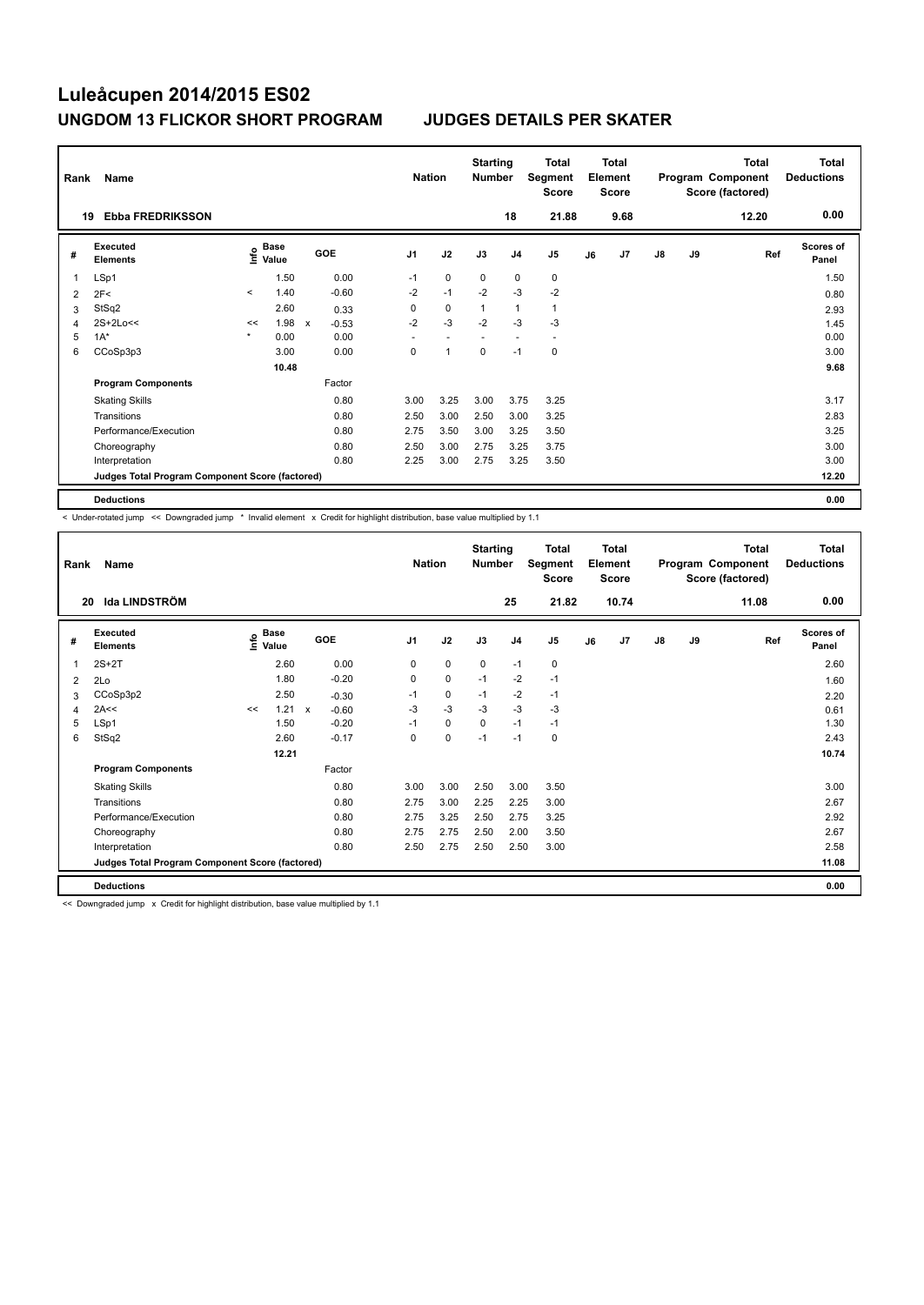| Rank<br>21 | Name<br><b>Tina PROGOULAKIS</b>                 |         |               |             |         | <b>Nation</b>  |              | <b>Starting</b><br><b>Number</b> | 17             | <b>Total</b><br>Segment<br><b>Score</b><br>21.39 |    | <b>Total</b><br>Element<br><b>Score</b><br>9.19 |               |    | <b>Total</b><br>Program Component<br>Score (factored)<br>13.20 | <b>Total</b><br><b>Deductions</b><br>1.00 |
|------------|-------------------------------------------------|---------|---------------|-------------|---------|----------------|--------------|----------------------------------|----------------|--------------------------------------------------|----|-------------------------------------------------|---------------|----|----------------------------------------------------------------|-------------------------------------------|
|            |                                                 |         |               |             |         |                |              |                                  |                |                                                  |    |                                                 |               |    |                                                                |                                           |
| #          | Executed<br><b>Elements</b>                     | ١nf٥    | Base<br>Value | GOE         |         | J <sub>1</sub> | J2           | J3                               | J <sub>4</sub> | J5                                               | J6 | J7                                              | $\mathsf{J}8$ | J9 | Ref                                                            | Scores of<br>Panel                        |
| 1          | 2Lze                                            | e       | 1.50          |             | $-0.60$ | $-2$           | $-3$         | $-2$                             | $-2$           | $-2$                                             |    |                                                 |               |    |                                                                | 0.90                                      |
| 2          | 2A<                                             | $\prec$ | 2.30          |             | $-1.50$ | $-3$           | $-3$         | $-3$                             | $-3$           | $-3$                                             |    |                                                 |               |    |                                                                | 0.80                                      |
| 3          | CCoSp3p1                                        |         | 2.00          |             | 0.00    | 0              | $-1$         | $\Omega$                         | $\mathbf{1}$   | $\mathbf 0$                                      |    |                                                 |               |    |                                                                | 2.00                                      |
| 4          | StSq1                                           |         | 1.80          |             | 0.07    | 0              | $\mathbf{1}$ | $-1$                             | 1              | $-1$                                             |    |                                                 |               |    |                                                                | 1.87                                      |
| 5          | $2F+2T$                                         |         | 3.52          | $\mathbf x$ | $-0.30$ | $-1$           | $-1$         | $-1$                             | $-2$           | $-1$                                             |    |                                                 |               |    |                                                                | 3.22                                      |
| 6          | <b>LSpB</b>                                     |         | 1.20          |             | $-0.80$ | $-2$           | $-3$         | $-3$                             | $-3$           | $-2$                                             |    |                                                 |               |    |                                                                | 0.40                                      |
|            |                                                 |         | 12.32         |             |         |                |              |                                  |                |                                                  |    |                                                 |               |    |                                                                | 9.19                                      |
|            | <b>Program Components</b>                       |         |               |             | Factor  |                |              |                                  |                |                                                  |    |                                                 |               |    |                                                                |                                           |
|            | <b>Skating Skills</b>                           |         |               |             | 0.80    | 2.50           | 3.25         | 2.50                             | 4.00           | 4.00                                             |    |                                                 |               |    |                                                                | 3.25                                      |
|            | Transitions                                     |         |               |             | 0.80    | 2.25           | 3.00         | 2.50                             | 3.75           | 3.50                                             |    |                                                 |               |    |                                                                | 3.00                                      |
|            | Performance/Execution                           |         |               |             | 0.80    | 2.50           | 4.00         | 2.75                             | 4.25           | 3.75                                             |    |                                                 |               |    |                                                                | 3.50                                      |
|            | Choreography                                    |         |               |             | 0.80    | 2.25           | 3.50         | 2.50                             | 4.50           | 4.00                                             |    |                                                 |               |    |                                                                | 3.33                                      |
|            | Interpretation                                  |         |               |             | 0.80    | 2.25           | 3.50         | 2.75                             | 4.50           | 4.00                                             |    |                                                 |               |    |                                                                | 3.42                                      |
|            | Judges Total Program Component Score (factored) |         |               |             |         |                |              |                                  |                |                                                  |    |                                                 |               |    |                                                                | 13.20                                     |
|            | <b>Deductions</b>                               |         |               | Falls:      | $-1.00$ |                |              |                                  |                |                                                  |    |                                                 |               |    |                                                                | $-1.00$                                   |

< Under-rotated jump x Credit for highlight distribution, base value multiplied by 1.1 e Wrong edge

| Rank<br>22 | Name<br><b>Ellen SALMONSSON</b>                 |      |                      |                           |            | <b>Nation</b>  |      | <b>Starting</b><br><b>Number</b> | 20             | <b>Total</b><br>Segment<br><b>Score</b><br>21.12 |    | <b>Total</b><br>Element<br><b>Score</b><br>10.00 |    |    | <b>Total</b><br>Program Component<br>Score (factored)<br>12.12 | Total<br><b>Deductions</b><br>1.00 |
|------------|-------------------------------------------------|------|----------------------|---------------------------|------------|----------------|------|----------------------------------|----------------|--------------------------------------------------|----|--------------------------------------------------|----|----|----------------------------------------------------------------|------------------------------------|
|            |                                                 |      |                      |                           |            |                |      |                                  |                |                                                  |    |                                                  |    |    |                                                                |                                    |
| #          | Executed<br><b>Elements</b>                     | ١nfo | <b>Base</b><br>Value |                           | <b>GOE</b> | J <sub>1</sub> | J2   | J3                               | J <sub>4</sub> | J <sub>5</sub>                                   | J6 | J7                                               | J8 | J9 | Ref                                                            | <b>Scores of</b><br>Panel          |
| 1          | StSq2                                           |      | 2.60                 |                           | 0.17       | 1              | 0    | $\mathbf 0$                      | $\mathbf{1}$   | $\pmb{0}$                                        |    |                                                  |    |    |                                                                | 2.77                               |
| 2          | CCoSp3p3                                        |      | 3.00                 |                           | $-0.20$    | 0              | $-1$ | 0                                | $-1$           | $-1$                                             |    |                                                  |    |    |                                                                | 2.80                               |
| 3          | 2A<<                                            | <<   | 1.21                 | $\boldsymbol{\mathsf{x}}$ | $-0.60$    | $-3$           | $-3$ | $-3$                             | $-3$           | $-3$                                             |    |                                                  |    |    |                                                                | 0.61                               |
| 4          | 2Lo                                             |      | 1.98                 | $\boldsymbol{\mathsf{x}}$ | $-0.30$    | $-1$           | $-1$ | $-1$                             | $-1$           | $-1$                                             |    |                                                  |    |    |                                                                | 1.68                               |
| 5          | 2Lze<+COMBO                                     | e    | 1.54 x               |                           | $-0.90$    | $-3$           | $-3$ | $-3$                             | $-3$           | $-3$                                             |    |                                                  |    |    |                                                                | 0.64                               |
| 6          | LSp2                                            |      | 1.90                 |                           | $-0.40$    | $-1$           | $-2$ | $-2$                             | $-1$           | $-1$                                             |    |                                                  |    |    |                                                                | 1.50                               |
|            |                                                 |      | 12.23                |                           |            |                |      |                                  |                |                                                  |    |                                                  |    |    |                                                                | 10.00                              |
|            | <b>Program Components</b>                       |      |                      |                           | Factor     |                |      |                                  |                |                                                  |    |                                                  |    |    |                                                                |                                    |
|            | <b>Skating Skills</b>                           |      |                      |                           | 0.80       | 3.25           | 3.25 | 2.50                             | 3.50           | 3.25                                             |    |                                                  |    |    |                                                                | 3.25                               |
|            | Transitions                                     |      |                      |                           | 0.80       | 3.00           | 2.75 | 2.50                             | 2.75           | 3.00                                             |    |                                                  |    |    |                                                                | 2.83                               |
|            | Performance/Execution                           |      |                      |                           | 0.80       | 3.25           | 2.75 | 2.75                             | 3.75           | 3.25                                             |    |                                                  |    |    |                                                                | 3.08                               |
|            | Choreography                                    |      |                      |                           | 0.80       | 3.25           | 2.75 | 2.50                             | 3.50           | 3.25                                             |    |                                                  |    |    |                                                                | 3.08                               |
|            | Interpretation                                  |      |                      |                           | 0.80       | 2.75           | 3.00 | 2.50                             | 3.00           | 3.00                                             |    |                                                  |    |    |                                                                | 2.92                               |
|            | Judges Total Program Component Score (factored) |      |                      |                           |            |                |      |                                  |                |                                                  |    |                                                  |    |    |                                                                | 12.12                              |
|            | <b>Deductions</b>                               |      |                      | Falls:                    | $-1.00$    |                |      |                                  |                |                                                  |    |                                                  |    |    |                                                                | $-1.00$                            |

< Under-rotated jump << Downgraded jump x Credit for highlight distribution, base value multiplied by 1.1 e Wrong edge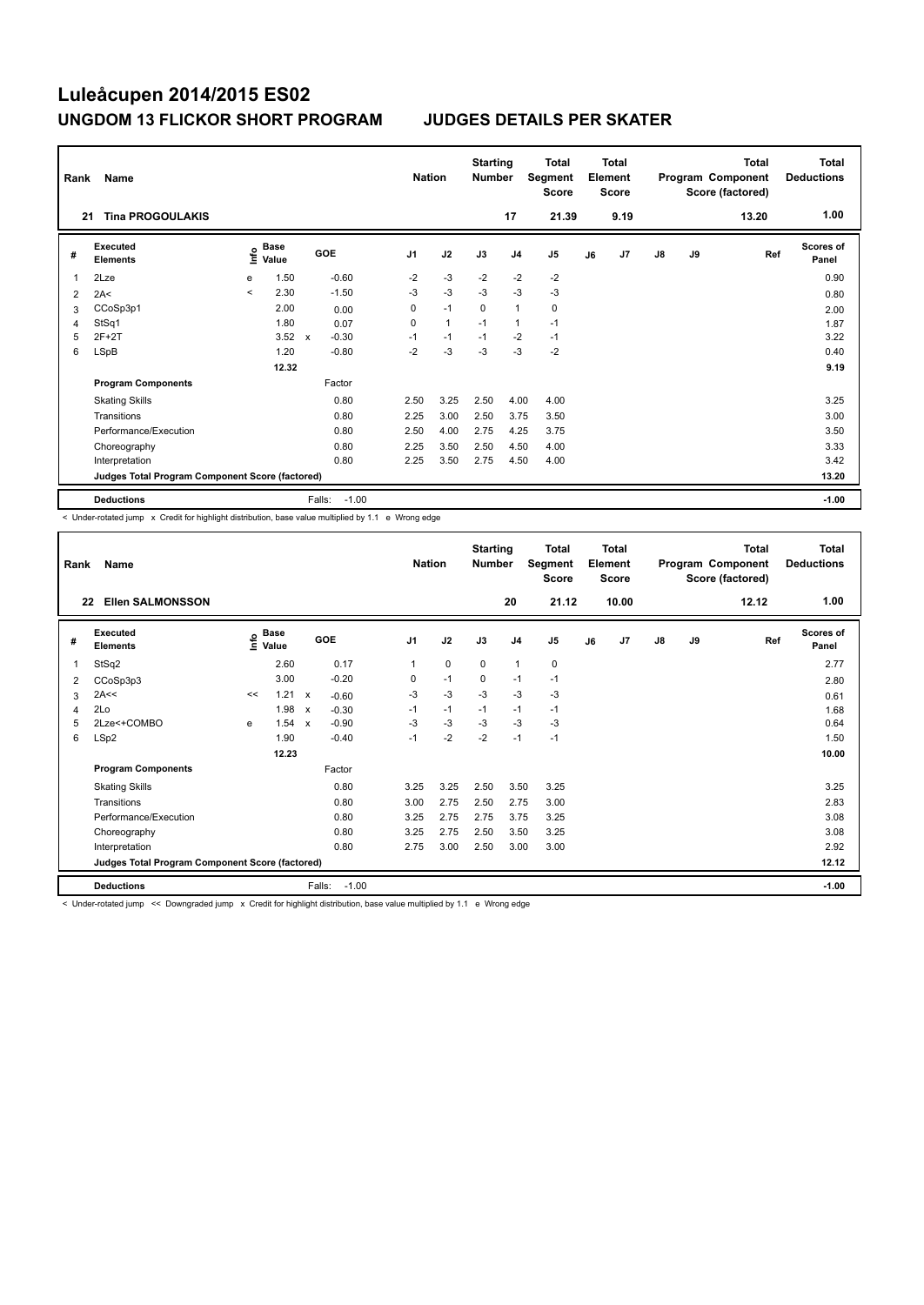| Rank<br>23 | Name<br><b>Wilma BROVALL</b>                    |   |                                  |   |         | <b>Nation</b>  |             | <b>Starting</b><br><b>Number</b> | 21             | <b>Total</b><br>Segment<br><b>Score</b><br>20.80 |    | <b>Total</b><br>Element<br><b>Score</b><br>10.54 |               |    | Total<br>Program Component<br>Score (factored)<br>12.26 | Total<br><b>Deductions</b><br>2.00 |
|------------|-------------------------------------------------|---|----------------------------------|---|---------|----------------|-------------|----------------------------------|----------------|--------------------------------------------------|----|--------------------------------------------------|---------------|----|---------------------------------------------------------|------------------------------------|
| #          | <b>Executed</b><br><b>Elements</b>              |   | <b>Base</b><br>e Base<br>⊆ Value |   | GOE     | J <sub>1</sub> | J2          | J3                               | J <sub>4</sub> | J5                                               | J6 | J7                                               | $\mathsf{J}8$ | J9 | Ref                                                     | Scores of<br>Panel                 |
| 1          | 2A                                              |   | 3.30                             |   | $-1.50$ | $-3$           | $-3$        | $-3$                             | $-3$           | $-3$                                             |    |                                                  |               |    |                                                         | 1.80                               |
| 2          | CCoSp3p3                                        |   | 3.00                             |   | 0.00    | 0              | $\mathbf 0$ | 0                                | $\mathbf{1}$   | 0                                                |    |                                                  |               |    |                                                         | 3.00                               |
| 3          | 2Lze+COMBO                                      | e | 1.65                             | X | $-0.90$ | $-3$           | $-2$        | $-3$                             | $-3$           | $-3$                                             |    |                                                  |               |    |                                                         | 0.75                               |
| 4          | 2F                                              |   | 2.09                             | X | $-0.30$ | $-1$           | $-1$        | $-1$                             | $-1$           | $-2$                                             |    |                                                  |               |    |                                                         | 1.79                               |
| 5          | LSp1                                            |   | 1.50                             |   | 0.00    | 0              | $\mathbf 0$ | $\mathbf 0$                      | $\mathbf 0$    | $\mathbf 0$                                      |    |                                                  |               |    |                                                         | 1.50                               |
| 6          | StSq1                                           |   | 1.80                             |   | $-0.10$ | 0              | $\pmb{0}$   | $-1$                             | $\overline{1}$ | $-1$                                             |    |                                                  |               |    |                                                         | 1.70                               |
|            |                                                 |   | 13.34                            |   |         |                |             |                                  |                |                                                  |    |                                                  |               |    |                                                         | 10.54                              |
|            | <b>Program Components</b>                       |   |                                  |   | Factor  |                |             |                                  |                |                                                  |    |                                                  |               |    |                                                         |                                    |
|            | <b>Skating Skills</b>                           |   |                                  |   | 0.80    | 3.00           | 3.00        | 2.75                             | 4.00           | 3.50                                             |    |                                                  |               |    |                                                         | 3.17                               |
|            | Transitions                                     |   |                                  |   | 0.80    | 3.00           | 3.00        | 2.25                             | 3.50           | 3.25                                             |    |                                                  |               |    |                                                         | 3.08                               |
|            | Performance/Execution                           |   |                                  |   | 0.80    | 3.00           | 3.25        | 2.75                             | 3.75           | 3.50                                             |    |                                                  |               |    |                                                         | 3.25                               |
|            | Choreography                                    |   |                                  |   | 0.80    | 2.75           | 2.75        | 2.50                             | 3.75           | 3.50                                             |    |                                                  |               |    |                                                         | 3.00                               |
|            | Interpretation                                  |   |                                  |   | 0.80    | 2.75           | 2.75        | 2.50                             | 3.50           | 3.00                                             |    |                                                  |               |    |                                                         | 2.83                               |
|            | Judges Total Program Component Score (factored) |   |                                  |   |         |                |             |                                  |                |                                                  |    |                                                  |               |    |                                                         | 12.26                              |
|            | <b>Deductions</b>                               |   | Time violation:                  |   | $-1.00$ |                |             |                                  |                | Falls:<br>$-1.00$                                |    |                                                  |               |    |                                                         | $-2.00$                            |

x Credit for highlight distribution, base value multiplied by 1.1 e Wrong edge

| Rank | Name                                            |    |                                    |                         | <b>Nation</b>  |             | <b>Starting</b><br><b>Number</b> |                | <b>Total</b><br>Segment<br><b>Score</b> |    | <b>Total</b><br>Element<br><b>Score</b> |               |    | <b>Total</b><br>Program Component<br>Score (factored) | <b>Total</b><br><b>Deductions</b> |
|------|-------------------------------------------------|----|------------------------------------|-------------------------|----------------|-------------|----------------------------------|----------------|-----------------------------------------|----|-----------------------------------------|---------------|----|-------------------------------------------------------|-----------------------------------|
| 24   | Filippa WESSTRÖM                                |    |                                    |                         |                |             |                                  | 6              | 20.79                                   |    | 9.85                                    |               |    | 10.94                                                 | 0.00                              |
| #    | Executed<br><b>Elements</b>                     |    | <b>Base</b><br>$\frac{6}{5}$ Value | <b>GOE</b>              | J <sub>1</sub> | J2          | J3                               | J <sub>4</sub> | J5                                      | J6 | J7                                      | $\mathsf{J}8$ | J9 | Ref                                                   | <b>Scores of</b><br>Panel         |
| 1    | $2Lz+2T$                                        |    | 3.40                               | $-0.50$                 | $-1$           | $-1$        | $-2$                             | $-2$           | $-2$                                    |    |                                         |               |    |                                                       | 2.90                              |
| 2    | CCoSp3p3                                        |    | 3.00                               | 0.00                    | 0              | $\pmb{0}$   | 0                                | $-1$           | 0                                       |    |                                         |               |    |                                                       | 3.00                              |
| 3    | 2A<<                                            | << | 1.10                               | $-0.60$                 | $-3$           | $-3$        | $-3$                             | $-3$           | $-3$                                    |    |                                         |               |    |                                                       | 0.50                              |
| 4    | 2F<<                                            | << | 0.55                               | $-0.30$<br>$\mathsf{x}$ | $-3$           | $-3$        | $-3$                             | $-3$           | $-3$                                    |    |                                         |               |    |                                                       | 0.25                              |
| 5    | LSp2                                            |    | 1.90                               | $-0.30$                 | $-1$           | $\mathbf 0$ | $-1$                             | $-2$           | $-1$                                    |    |                                         |               |    |                                                       | 1.60                              |
| 6    | StSq1                                           |    | 1.80                               | $-0.20$                 | 0              | 1           | $-1$                             | $-1$           | $-1$                                    |    |                                         |               |    |                                                       | 1.60                              |
|      |                                                 |    | 11.75                              |                         |                |             |                                  |                |                                         |    |                                         |               |    |                                                       | 9.85                              |
|      | <b>Program Components</b>                       |    |                                    | Factor                  |                |             |                                  |                |                                         |    |                                         |               |    |                                                       |                                   |
|      | <b>Skating Skills</b>                           |    |                                    | 0.80                    | 2.75           | 3.25        | 2.50                             | 2.00           | 3.00                                    |    |                                         |               |    |                                                       | 2.75                              |
|      | Transitions                                     |    |                                    | 0.80                    | 2.50           | 3.25        | 2.50                             | 1.50           | 3.00                                    |    |                                         |               |    |                                                       | 2.67                              |
|      | Performance/Execution                           |    |                                    | 0.80                    | 2.25           | 3.50        | 3.00                             | 2.00           | 3.25                                    |    |                                         |               |    |                                                       | 2.83                              |
|      | Choreography                                    |    |                                    | 0.80                    | 2.25           | 3.50        | 2.75                             | 1.75           | 3.25                                    |    |                                         |               |    |                                                       | 2.75                              |
|      | Interpretation                                  |    |                                    | 0.80                    | 2.50           | 3.50        | 2.50                             | 1.50           | 3.00                                    |    |                                         |               |    |                                                       | 2.67                              |
|      | Judges Total Program Component Score (factored) |    |                                    |                         |                |             |                                  |                |                                         |    |                                         |               |    |                                                       | 10.94                             |
|      | <b>Deductions</b>                               |    |                                    |                         |                |             |                                  |                |                                         |    |                                         |               |    |                                                       | 0.00                              |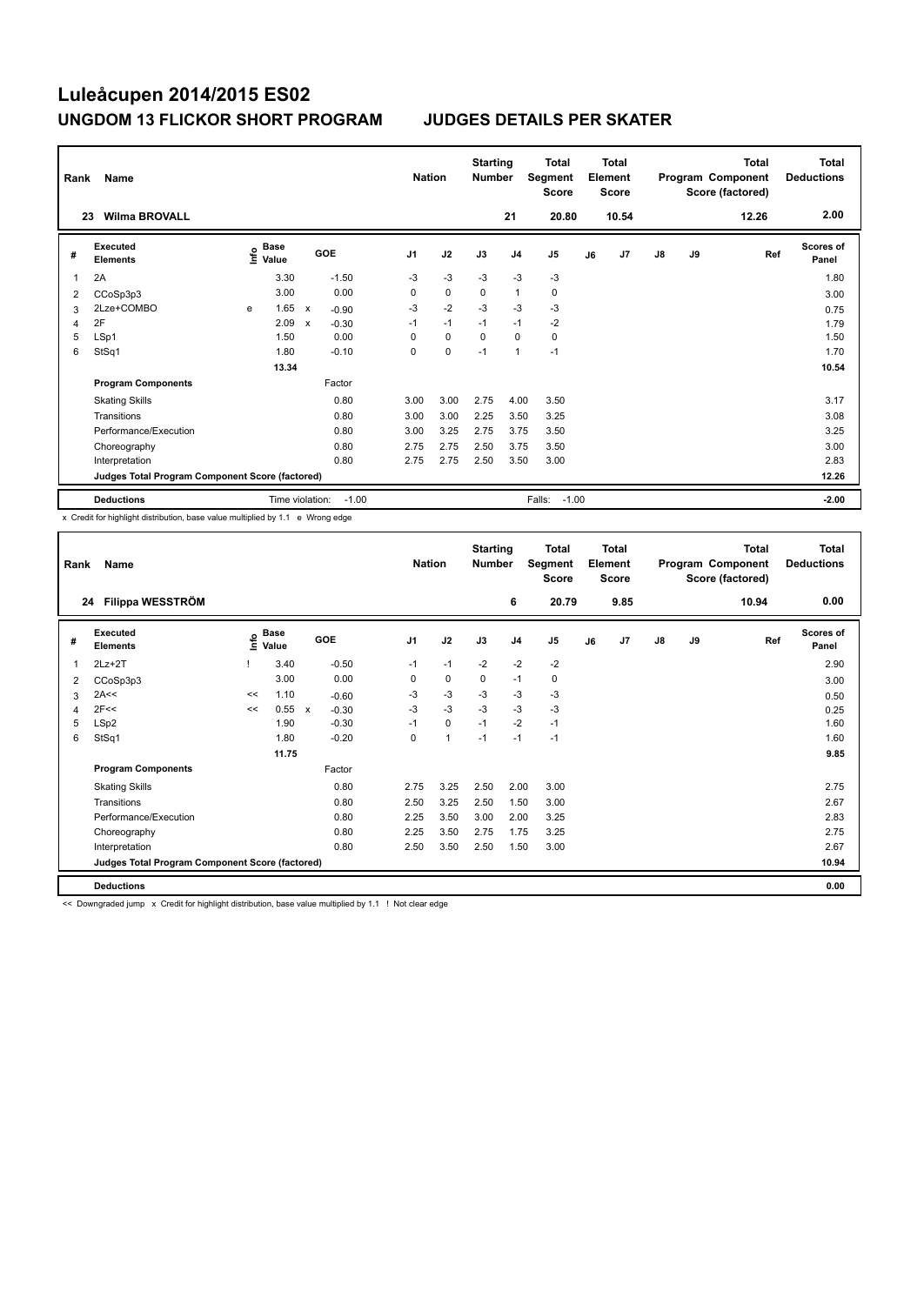| Rank<br>Name |                                                 |       |                                      |         |                | <b>Nation</b> |      | <b>Starting</b><br><b>Number</b> | Total<br>Segment<br><b>Score</b> | <b>Total</b><br>Element<br><b>Score</b> |      | Program Component<br>Score (factored) |           | <b>Total</b> | <b>Total</b><br><b>Deductions</b> |
|--------------|-------------------------------------------------|-------|--------------------------------------|---------|----------------|---------------|------|----------------------------------|----------------------------------|-----------------------------------------|------|---------------------------------------|-----------|--------------|-----------------------------------|
|              | <b>Hilda EVERTSSON</b><br>25                    |       |                                      |         |                |               |      | 14                               | 20.72                            |                                         | 9.66 |                                       |           | 11.06        | 0.00                              |
| #            | Executed<br><b>Elements</b>                     |       | Base<br>e <sup>Base</sup><br>⊆ Value | GOE     | J <sub>1</sub> | J2            | J3   | J <sub>4</sub>                   | J5                               | J6                                      | J7   | $\mathsf{J}8$                         | <b>J9</b> | Ref          | Scores of<br>Panel                |
| 1            | LSp2                                            |       | 1.90                                 | 0.33    | 1              | $\mathbf 0$   | 1    | $\mathbf 0$                      | $\mathbf{1}$                     |                                         |      |                                       |           |              | 2.23                              |
| 2            | 2T                                              |       | 1.30                                 | $-0.07$ | $-1$           | $\mathbf 0$   | $-1$ | $\mathbf 0$                      | $\mathbf 0$                      |                                         |      |                                       |           |              | 1.23                              |
| 3            | $2S+2Lo<<$                                      | <<    | 1.80                                 | $-0.40$ | $-2$           | $-3$          | $-2$ | $-2$                             | $-2$                             |                                         |      |                                       |           |              | 1.40                              |
| 4            | 2A<<                                            | <<    | 1.10                                 | $-0.60$ | $-3$           | $-3$          | $-3$ | $-3$                             | $-3$                             |                                         |      |                                       |           |              | 0.50                              |
| 5            | CCoSp3p3                                        |       | 3.00                                 | $-0.50$ | $-1$           | $-2$          | $-2$ | $-2$                             | 0                                |                                         |      |                                       |           |              | 2.50                              |
| 6            | StSq1                                           |       | 1.80                                 | 0.00    | 0              | $-2$          | 0    | 0                                | 0                                |                                         |      |                                       |           |              | 1.80                              |
|              |                                                 | 10.90 |                                      |         |                |               |      |                                  |                                  |                                         |      |                                       |           |              | 9.66                              |
|              | <b>Program Components</b>                       |       |                                      | Factor  |                |               |      |                                  |                                  |                                         |      |                                       |           |              |                                   |
|              | <b>Skating Skills</b>                           |       |                                      | 0.80    | 2.50           | 2.75          | 2.50 | 3.50                             | 3.25                             |                                         |      |                                       |           |              | 2.83                              |
|              | Transitions                                     |       |                                      | 0.80    | 2.50           | 2.50          | 2.50 | 3.25                             | 3.00                             |                                         |      |                                       |           |              | 2.67                              |
|              | Performance/Execution                           |       |                                      | 0.80    | 2.25           | 2.75          | 2.50 | 3.50                             | 3.25                             |                                         |      |                                       |           |              | 2.83                              |
|              | Choreography                                    |       |                                      | 0.80    | 2.25           | 2.75          | 2.50 | 3.50                             | 3.50                             |                                         |      |                                       |           |              | 2.92                              |
|              | Interpretation                                  |       |                                      | 0.80    | 2.25           | 2.50          | 2.25 | 3.00                             | 3.00                             |                                         |      |                                       |           |              | 2.58                              |
|              | Judges Total Program Component Score (factored) |       |                                      |         |                |               |      |                                  |                                  |                                         |      |                                       |           |              | 11.06                             |
|              | <b>Deductions</b>                               |       |                                      |         |                |               |      |                                  |                                  |                                         |      |                                       |           |              | 0.00                              |

<< Downgraded jump

| Rank | Name                                            |    |                                  |              |         |                | <b>Nation</b> |              | <b>Starting</b><br><b>Number</b> | <b>Total</b><br>Segment<br><b>Score</b> | <b>Total</b><br>Element<br><b>Score</b> |      | Program Component |    | <b>Total</b><br>Score (factored) | <b>Total</b><br><b>Deductions</b> |
|------|-------------------------------------------------|----|----------------------------------|--------------|---------|----------------|---------------|--------------|----------------------------------|-----------------------------------------|-----------------------------------------|------|-------------------|----|----------------------------------|-----------------------------------|
| 26   | <b>Klara BERGQVIST</b>                          |    |                                  |              |         |                |               |              | 8                                | 19.33                                   |                                         | 8.45 |                   |    | 10.88                            | 0.00                              |
| #    | Executed<br><b>Elements</b>                     |    | <b>Base</b><br>e Base<br>⊆ Value |              | GOE     | J <sub>1</sub> | J2            | J3           | J <sub>4</sub>                   | J <sub>5</sub>                          | J6                                      | J7   | J8                | J9 | Ref                              | Scores of<br>Panel                |
| 1    | StSq2                                           |    | 2.60                             |              | 0.17    | 0              | 0             | $\mathbf{1}$ | 1                                | 0                                       |                                         |      |                   |    |                                  | 2.77                              |
| 2    | 2A<<                                            | << | 1.10                             |              | $-0.60$ | $-3$           | $-3$          | $-3$         | $-3$                             | $-3$                                    |                                         |      |                   |    |                                  | 0.50                              |
| 3    | CCoSp3p2                                        |    | 2.50                             |              | $-0.40$ | $-1$           | $-2$          | $-1$         | $-2$                             | $-1$                                    |                                         |      |                   |    |                                  | 2.10                              |
| 4    | $2F+2T<<$                                       | << | $2.53 \times$                    |              | $-0.90$ | $-3$           | $-3$          | $-3$         | $-2$                             | $-3$                                    |                                         |      |                   |    |                                  | 1.63                              |
| 5    | LSp1                                            |    | 1.50                             |              | $-0.30$ | $-1$           | $-1$          | $-1$         | $-2$                             | $-1$                                    |                                         |      |                   |    |                                  | 1.20                              |
| 6    | $2$ Lze $<<$                                    | e  | 0.55                             | $\mathsf{x}$ | $-0.30$ | $-3$           | $-3$          | -3           | $-3$                             | $-3$                                    |                                         |      |                   |    |                                  | 0.25                              |
|      |                                                 |    | 10.78                            |              |         |                |               |              |                                  |                                         |                                         |      |                   |    |                                  | 8.45                              |
|      | <b>Program Components</b>                       |    |                                  |              | Factor  |                |               |              |                                  |                                         |                                         |      |                   |    |                                  |                                   |
|      | <b>Skating Skills</b>                           |    |                                  |              | 0.80    | 2.75           | 2.75          | 3.00         | 3.00                             | 3.00                                    |                                         |      |                   |    |                                  | 2.92                              |
|      | Transitions                                     |    |                                  |              | 0.80    | 2.50           | 2.50          | 2.75         | 2.25                             | 2.75                                    |                                         |      |                   |    |                                  | 2.58                              |
|      | Performance/Execution                           |    |                                  |              | 0.80    | 2.50           | 3.00          | 3.25         | 2.75                             | 3.00                                    |                                         |      |                   |    |                                  | 2.92                              |
|      | Choreography                                    |    |                                  |              | 0.80    | 2.25           | 2.75          | 2.75         | 2.50                             | 3.25                                    |                                         |      |                   |    |                                  | 2.67                              |
|      | Interpretation                                  |    |                                  |              | 0.80    | 2.25           | 2.50          | 3.00         | 2.00                             | 2.75                                    |                                         |      |                   |    |                                  | 2.50                              |
|      | Judges Total Program Component Score (factored) |    |                                  |              |         |                |               |              |                                  |                                         |                                         |      |                   |    |                                  | 10.88                             |
|      | <b>Deductions</b>                               |    |                                  |              |         |                |               |              |                                  |                                         |                                         |      |                   |    |                                  | 0.00                              |